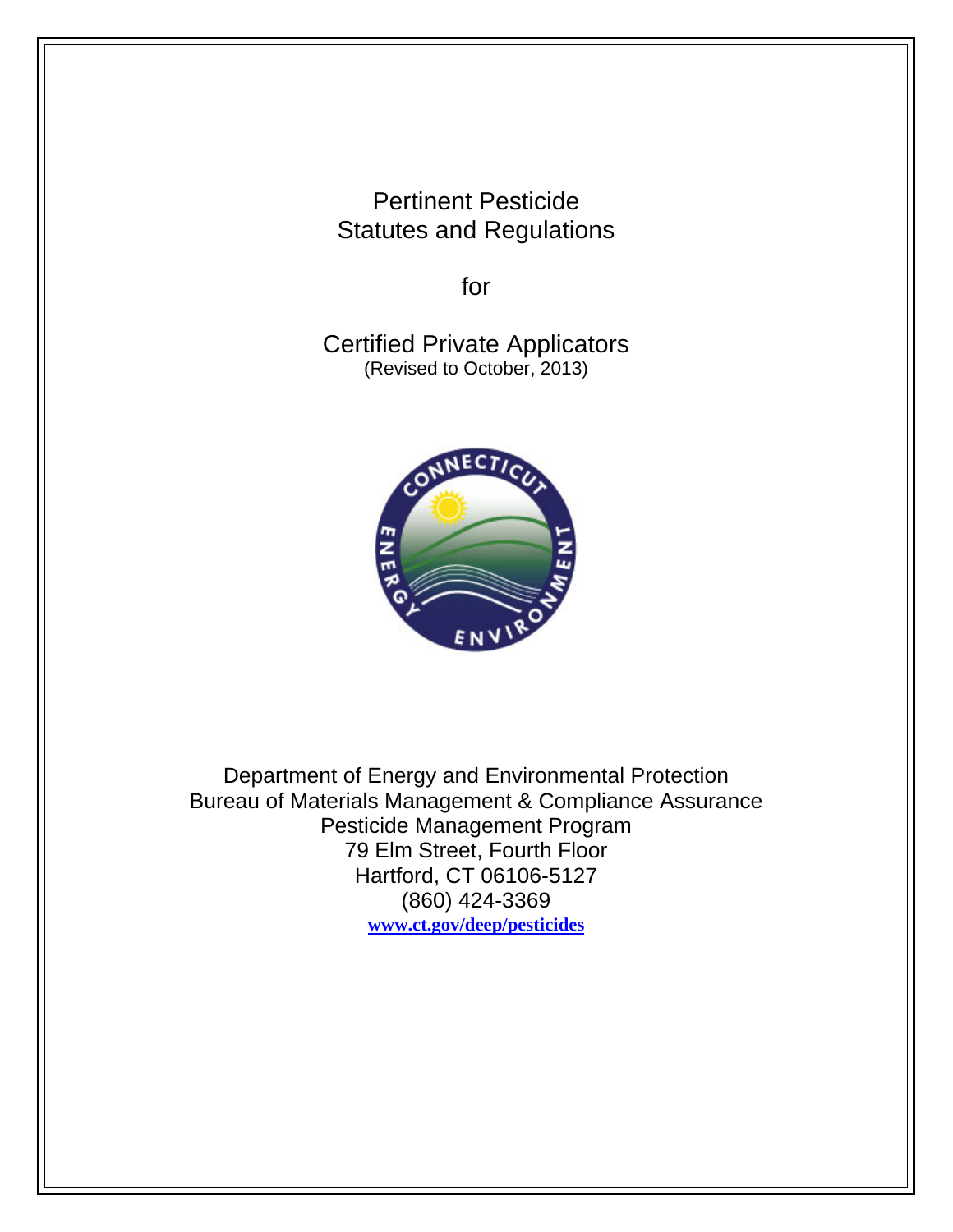The Department of Energy and Environmental Protection (DEEP) is an affirmative action/equal opportunity employer, providing programs and services in a fair and impartial manner. In conformance with the Americans with Disabilities Act, DEEP makes every effort to provide equally effective services for persons with disabilities. Individuals with disabilities needing auxiliary aids or services, or for more information by voice or TTY/TDD call (860) 424-3000.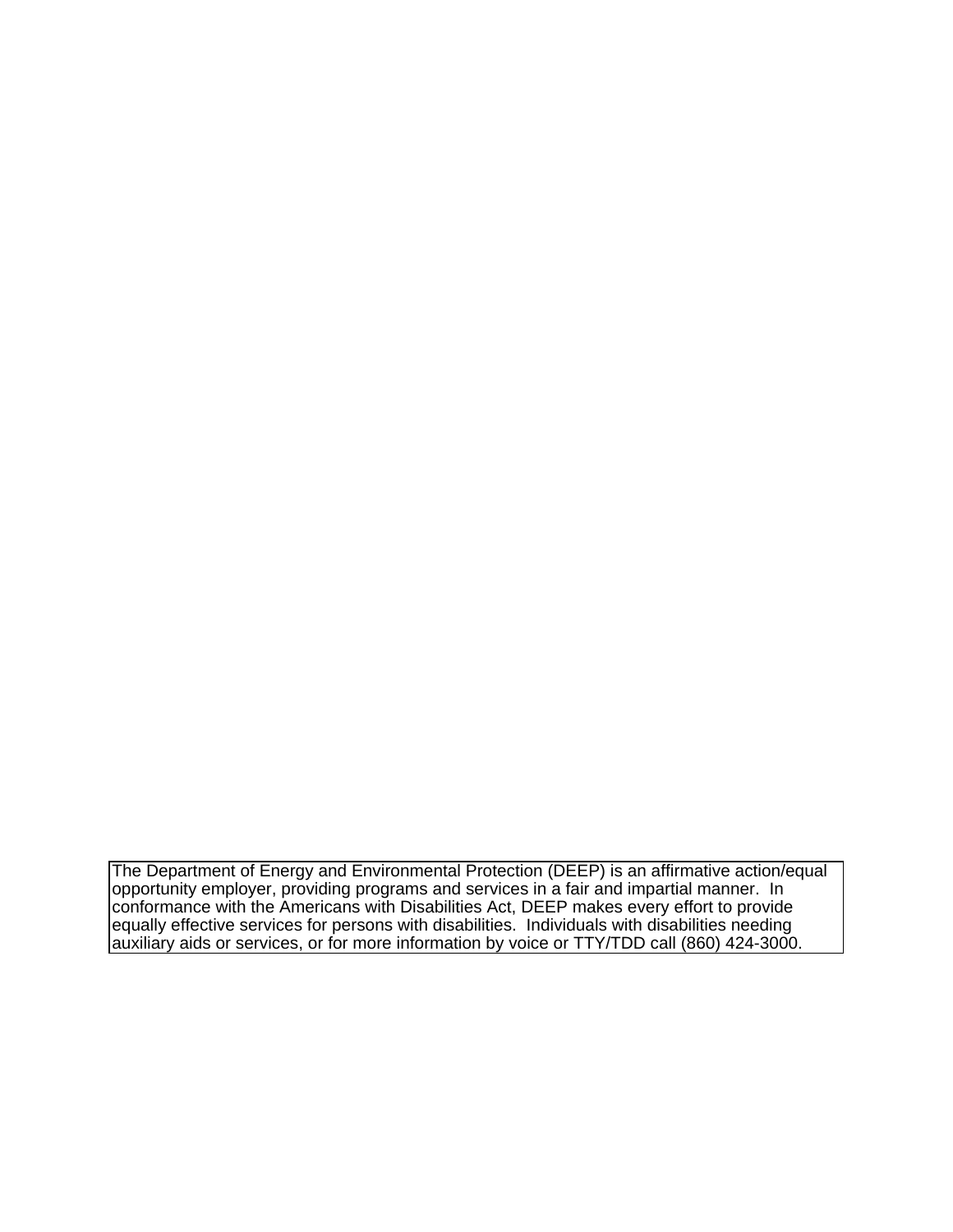# Table of Contents\*

\*(Note: A break in the numbering sequence indicates that a section not pertinent to certified private applicators has been omitted.)

# Part I

# Connecticut General Statutes (Chapter 441)

| Short Title.                                                                                                  | Sec. 22a-46                 |
|---------------------------------------------------------------------------------------------------------------|-----------------------------|
|                                                                                                               |                             |
| Definitions                                                                                                   | Sec. 22a-47                 |
| Pesticide applicators, certification, classification, notice, fees,                                           |                             |
| reciprocity; financial responsibility; aircraft, tree, public employee                                        |                             |
| applicators                                                                                                   | Sec. 22a-54                 |
| Restrictions on sale of pesticides                                                                            | Sec. 22a-57                 |
| Records to be kept by distributors and applicators                                                            | Sec. 22a-58                 |
| Enforcement; inspection, samples, warrants                                                                    | Sec. 22a-59                 |
| Prohibited acts. Certification refusal, revocation                                                            | Sec. 22a-61                 |
| Penalties; fine, imprisonment. Agents                                                                         | Sec. 22a-63                 |
|                                                                                                               |                             |
| Notification of the application of pesticides.                                                                | Sec. 22a-66a                |
| Permits for use of pesticides in state waters.                                                                | Sec. 22a-66z                |
| "Integrated pest management" defined.                                                                         | CGS Ch 422                  |
|                                                                                                               | Sec. 22-11a                 |
|                                                                                                               |                             |
| Duties of The University of Connecticut Cooperative Extension Service<br>regarding integrated pest management | CGS Ch 422<br>Sec. 22-11b   |
|                                                                                                               |                             |
| Research consistent with goals of integrated pest management                                                  | CGS Ch 422                  |
|                                                                                                               | Sec. 22-84a                 |
| Pollution of groundwaters. Orders to persons engaged in agriculture for                                       | CGS Ch 446k                 |
| contamination of groundwater by pesticides.                                                                   | Sec. 22a-471                |
|                                                                                                               |                             |
| Exemption from potable drinking water orders for persons engaged in                                           | CGS Ch 446k<br>Sec.22a-471a |
| agriculture                                                                                                   |                             |
| "Person engaged in agriculture" defined.                                                                      | CGS Ch 446k                 |
|                                                                                                               | Sec. 22a-471b               |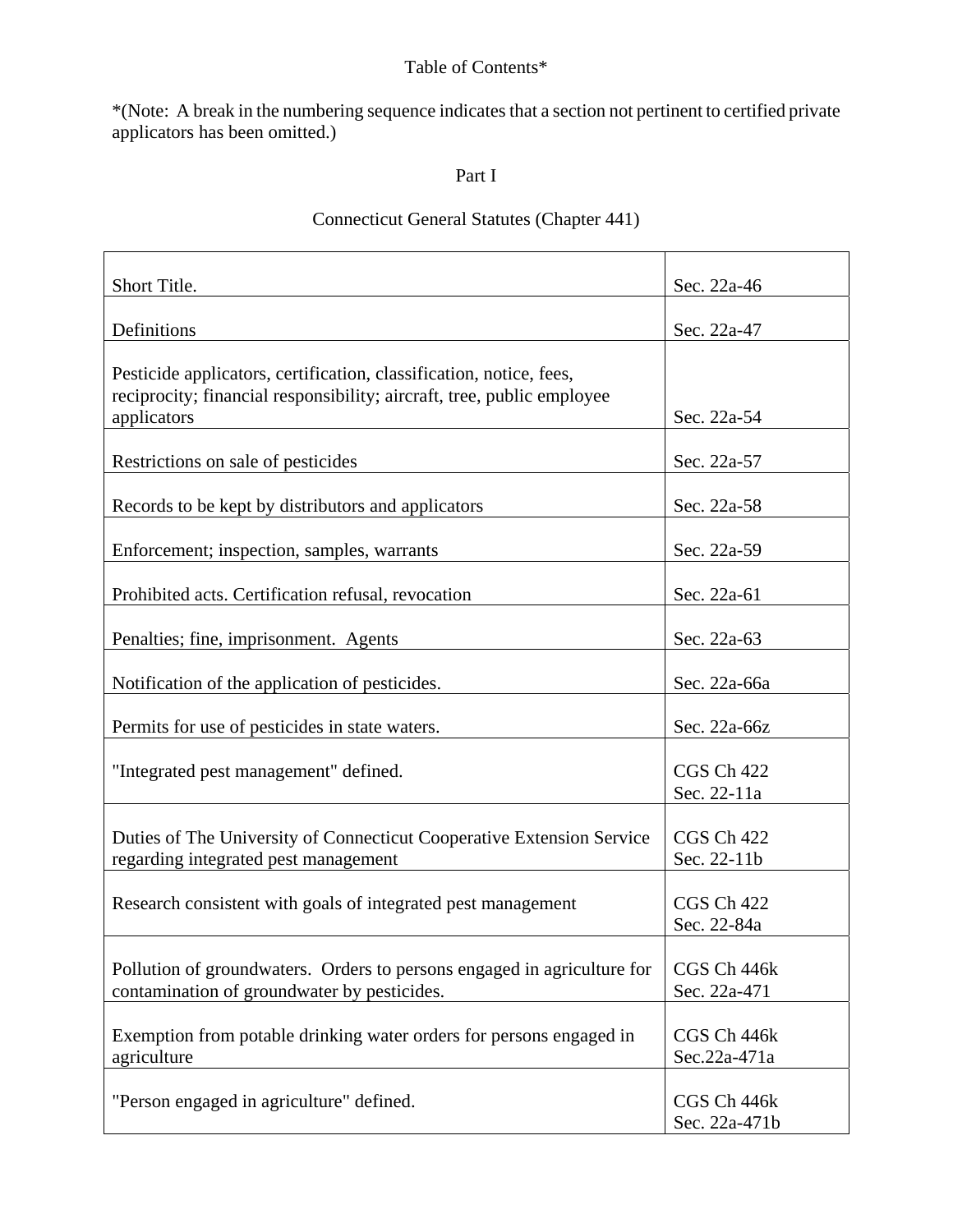# Part II

# Regulations of Connecticut State Agencies

| Definitions                                     | Sec. 22a-50-1  |
|-------------------------------------------------|----------------|
| Fees for certification of pesticide applicators | Sec. 22a-54-2  |
| Discarding of pesticides and containers         | Sec. 22a-65-1  |
| Use of pesticides. Definitions                  | Sec. 22a-66-1  |
| Control of registrations and uses               | Sec. 22a-66-2  |
| Use of microencapsulated methyl parathion       | Sec. 22a-66-2b |
| Application of pesticides                       | Sec. 22a-66-3  |
| Certification and licensing of applicators      | Sec. 22a-66-5  |
| Permits                                         | Sec. 22a-66-6  |
| Aircraft applications                           | Sec. 22a-66-7  |
| Application of chemicals to state waters        | Sec. 22a-66z-1 |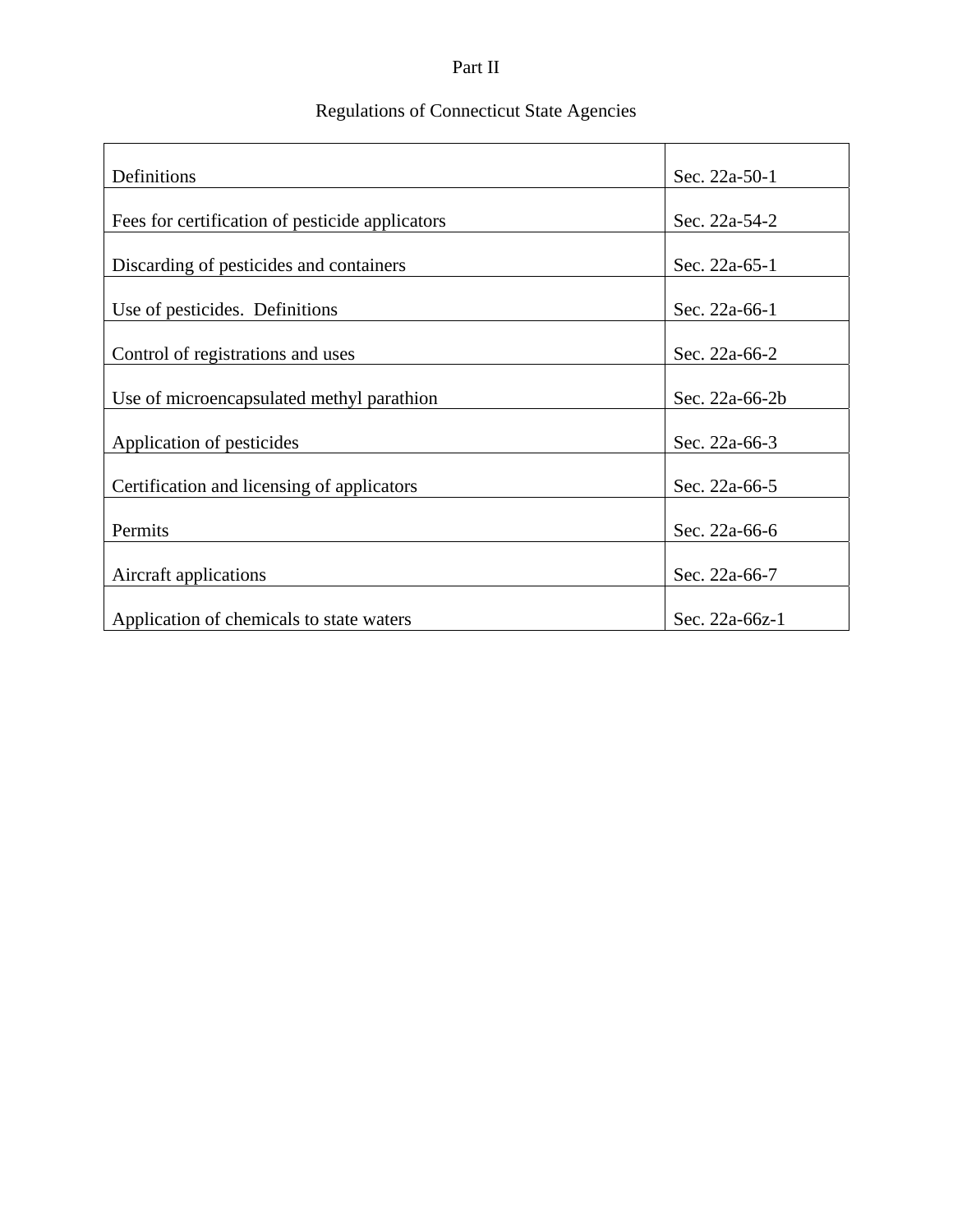#### **Part I**

#### **Connecticut General Statutes Chapter 441 Pesticide Control**

**Sec. 22a-46.** Short Title. This part, subsection (a) of section 23-61a, sections 23-61b to 23-61d, inclusive, and 23-61f may be cited as the "Connecticut Pest Control Act".

**Sec. 22a-47.** Definitions. For purposes of this part, subsection (a) of section 23-61a, sections 23- 61b to 23-61d, inclusive, and 23-61f:

(d) "Certified applicator" means any individual who is certified under section 22a-54;

(e) "Private applicator" means a certified applicator who uses or supervises the use of any pesticide, which is classified for restricted use for the purpose of producing any agricultural commodity, on property owned or rented by him or his employer or if applied without compensation other than trading of personal services between producers of agricultural commodities on the property of another person: A pesticide shall be construed to be applied under the direct supervision of a private applicator if it is applied by a competent person on property owned or rented by a private applicator acting under the instructions and control of a private applicator who is available if and when needed;

(f) "Commercial applicator" means any individual, whether or not he is a private applicator with respect to some uses, who uses or supervises the use of (1) any restricted use pesticides or (2) any pesticide on property not owned or rented by him or his employer;

(u) "Person" means any individual, partnership, association, corporation, limited liability company government entity, or any organized group of persons whether incorporated or not;

(w) "Pesticide" means any substance or mixture of substances intended for preventing, destroying, repelling, or mitigating any pest, or any substance or mixture of substances intended for use as a plant regulator, defoliant or desiccant;

(cc) "Restricted use pesticide" means any pesticide or pesticide use classified as restricted by the administrator of the United States Environmental Protection Agency or by the commissioner.

**Sec. 22a-54. Pesticide applicators, certification, classification, notice fees; reciprocity, financial responsibility, aircraft, tree, public employee applicators**. (a) No individual shall use or supervise the use of any restricted use pesticide within this state at any time without a private or commercial certificate or permit issued in accordance with the provisions of this section, unless the use is under the direct supervision of a certified applicator; provided, any pesticide classified for restricted use by the administrator of the United Sates Environmental Protection Agency shall be used only by a certified applicator or under the direct supervision of a certified applicator. The commissioner shall have exclusive authority in the regulation of pesticide spraying, including, but not limited to, practices and procedures prior to and during any spraying, except as provided in section 22a-66z. The commissioner may by regulations adopted in accordance with the provisions of chapter 54 establish procedures for municipalities to designate watercourses or other sources of water which applicators may draw upon for pesticide spraying.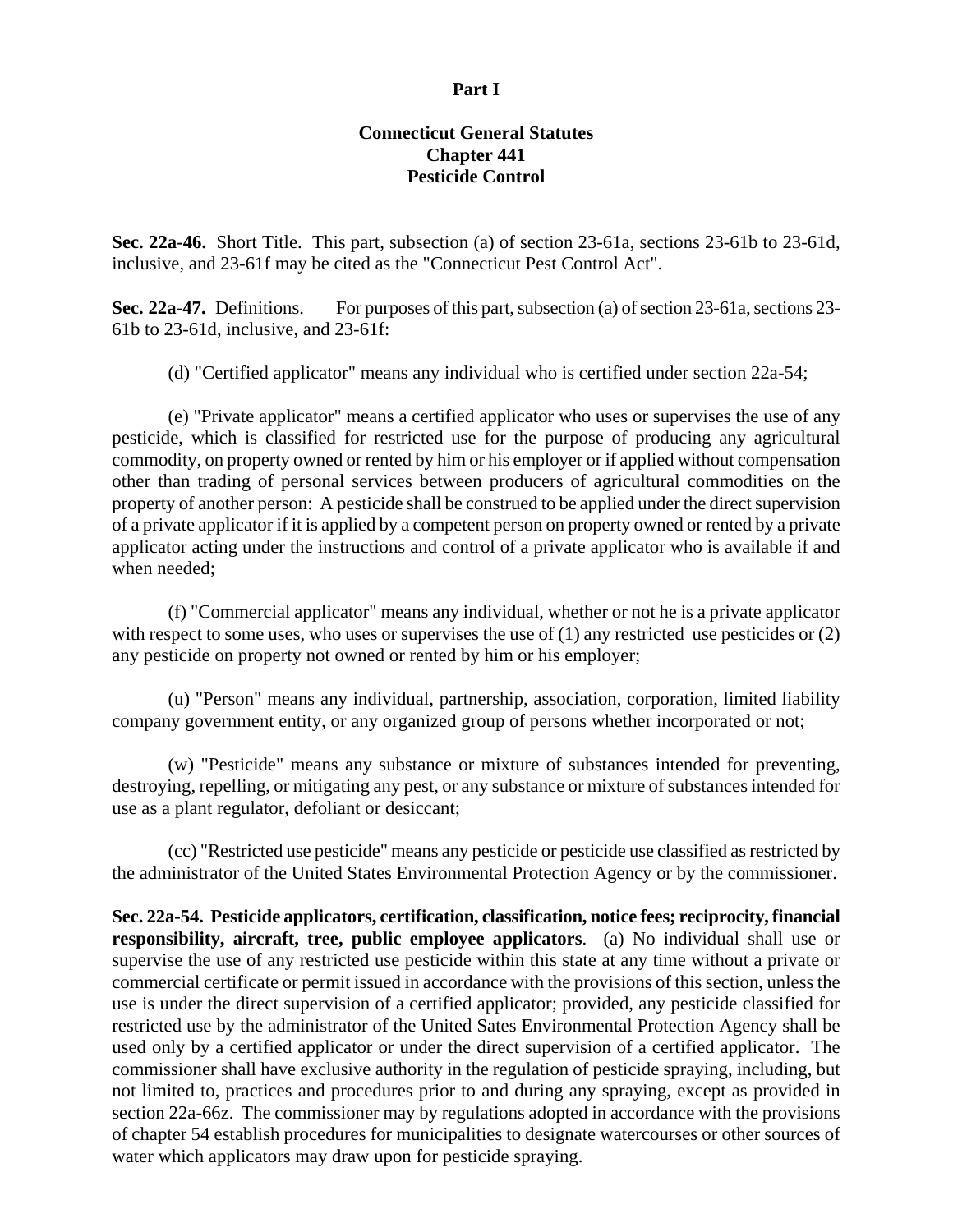#### (c) The following provisions shall govern the certification of applicators:

(1) No person shall engage in commercial application of pesticides within this state at any time without a certificate issued in accordance with the provisions of this section. No person shall engage in the private application of restricted use pesticides without a certificate issued in accordance with the provisions of this section. Application for such certificate shall be made to the commissioner and shall contain such information regarding the applicant's qualifications and proposed operations and other relevant matters including, but not limited to, a knowledge of integrated pest management and the role of honey bees in agriculture, pesticides that are especially toxic to honey bees, and methods of application which minimize damage to honey bees, as the commissioner may require.

(2) The commissioner shall require the applicant to demonstrate, upon examination, that he possesses adequate knowledge concerning the proper use and application of pesticides and the dangers involved and precautions to be taken in connection with their application.

(e) The following provisions shall govern the certification of aircraft applicators:

(1) No person shall apply, offer to apply or cause to be applied any pesticide or fertilizer by aircraft without a certificate or permit issued in accordance with the provisions of this subsection.

(2) Upon application of any person qualified to fly an aircraft, the commissioner may issue a certificate for the application of pesticides or fertilizers by aircraft. Applications for said certificate shall be on forms provided by the commissioner and shall be accompanied by a fee established by the commissioner by regulations adopted in accordance with the provisions of chapter 54 provided the fee shall not be less than twenty five dollars

(3) The commissioner may issue a permit to the owner of any crop or land, or to a representative designated by such owner, for application of pesticides or fertilizers by a certified aircraft applicator. Application for said permit shall be on forms provided by the commissioner and shall be accompanied by a fee established by the commissioner by regulations adopted in accordance with the provisions of chapter 54 provided the fee shall be not less than ten dollars. The commissioner may waive the application form and fee requirements imposed pursuant to regulations adopted in accordance with the provisions of chapter 54 in circumstances where application of broad spectrum chemical pesticides from the air is necessary to control specific vectors of human disease which pose an imminent threat to public health. The commissioner may require inspection of the crop or area and its immediate environs and approval as follows:

(A) For agricultural crops, nurseries and orchards, by the director of the Connecticut Agricultural Experiment Station;

(B) For rodent control, woodland spraying and mosquito control spraying, by the commissioner.

(C) For control of vectors of human disease, by the Commissioner of Public Health.

(4) The commissioner shall designate the kind and amount of pesticides permitted for use by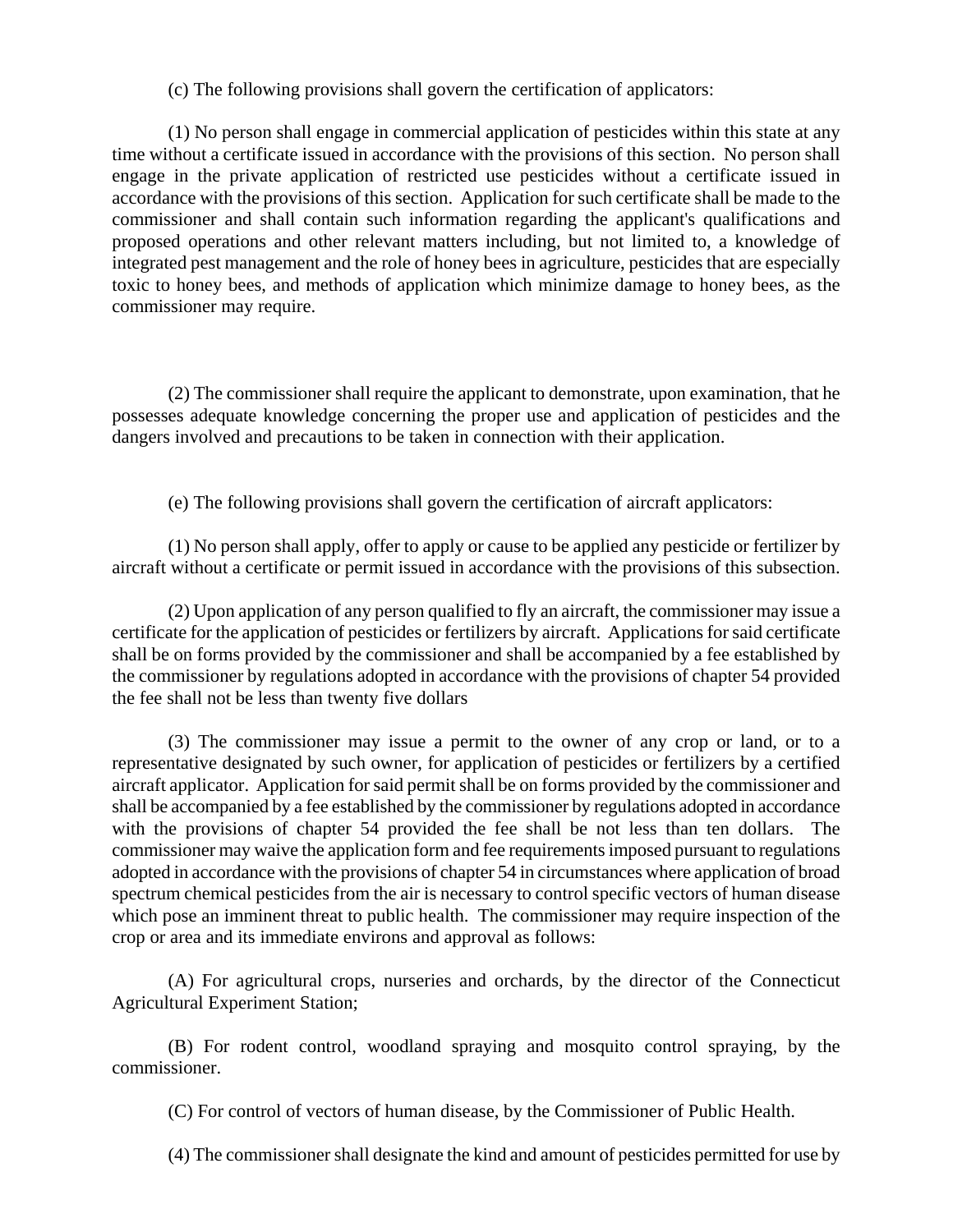aircraft. Permits for aircraft spraying in congested areas shall be issued only with the approval of the director of health of the municipality in which the operation is to be conducted except in circumstances where the commissioner determines that the application of broad spectrum chemical pesticides from the air is necessary to control specific vectors of human disease which pose an imminent threat to public health.

(6) No person may apply pesticides or fungicides by aircraft or by misting-type devices to shade tobacco crops within three hundred feet of an inhabited residential building for which a certificate of occupancy was issued prior to January 1, 1997, without the written permission of the owner of such building, except spray applications may be administered within the confines of the netting. This subdivision shall not apply to an application of pesticides or fungicides to land which was poled for the cultivation of shade tobacco between January 1, 1994 and January 1, 1997.

(f) The commissioner may by regulation prescribe fees for applicants to defray the cost of administering examinations and assisting in carrying out the purposes of section 22a-451, except the fees for certification and renewal of a certification shall be as follows: (1) For supervisory certification as a commercial applicator, two hundred eighty five dollars; (2) for operational certification as a commercial applicator, eighty dollars and (3) for certification as a private applicator, one hundred dollars. A federal, state or municipal employee who applies pesticides solely as part of his employment shall be exempt from payment of a fee. Any certificate issued to a federal, state or municipal employee for which a fee has not been paid shall be void if the holder leaves government employment. The fees collected in accordance with this section shall be deposited in the General Fund.

(i) Federal, state and municipal employees who use or supervise the use of restricted or permit use pesticides shall be certified in conformance with this section.

**Sec. 22a-57. Restrictions on sale of pesticides.** (a) No person shall distribute, sell or offer for sale any restricted use pesticide to any person unless that person is a commercial supervisor or private applicator certified under section 22a-54 or a seller registered under section 22a-56.

(b) No person shall distribute, sell or offer for sale any permit use pesticide to any person unless that person has a permit issued in accordance with the provisions of this part, subsection (a) of section 23-61a or sections 23-61b to 23-61d, inclusive, or to a seller registered under section 22a-56.

(c) The provisions of this section shall apply to all persons who distribute, sell or offer for sale restricted and permit use pesticides for use in the state of Connecticut.

**Sec. 22a-58. Records to be kept by distributors and applicators.** (a) The commissioner may prescribe regulations requiring each distributor, common or contract carrier, dealer, or any other person who distributes, sells or offers for sale, delivers or offers for delivery any restricted or permit use pesticide or device subject to this part to maintain such records with respect to their operations and the pesticides and devices produced as specified in subsection (b) of this section.

(c) Private applicators shall maintain a record with respect to each use of restricted use pesticides, which shall include, but not be limited to, the following information: (1) The name of the applicator, (2) the kind and amount of pesticide used, (3) the date and place of application, and (4) the crop or site treated and the amount of acreage treated. A copy of the record shall be submitted to the commissioner on or before January thirty-first for the preceding calendar year in which the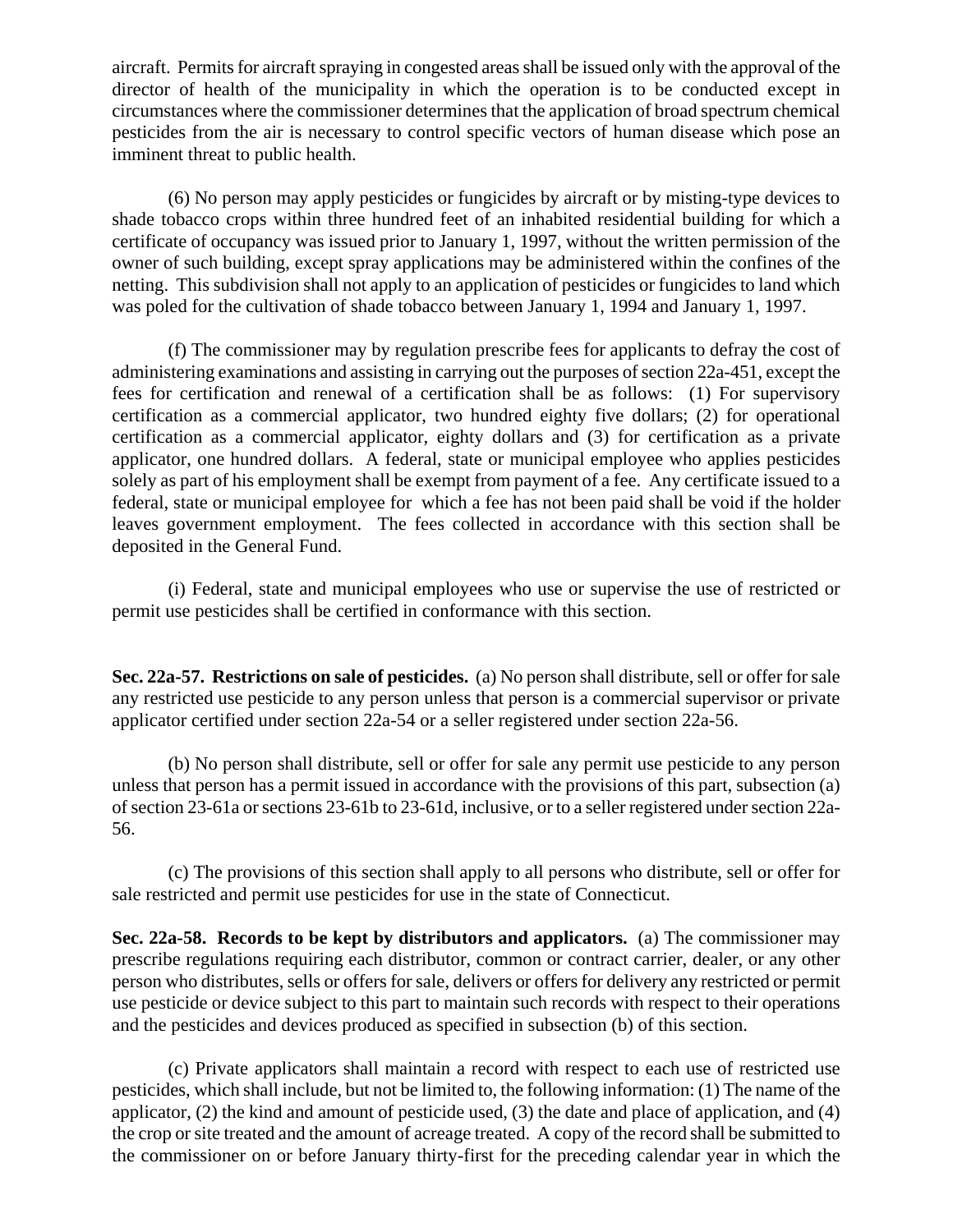application was made.

(e) For purposes of enforcing the provisions of this part, any commercial applicator or private applicator using restricted pesticides shall, upon request of any officer or employee duly designated by the commissioner, furnish such person or permit such person to have access to and to copy, at reasonable times, the records required by subsection (c) or (d) of this section.

**Sec. 22a-59. Enforcement, inspection, samples, warrants.** (a) For purposes of enforcing the provisions of this chapter, subsection (a) of section 23-61a, sections 23-61b to 23-61d, inclusive, and 23-61f, officers or employees duly designated by the commissioner are authorized to enter at reasonable times, any establishment or other place where pesticides or devices are being or have been used, or where pesticides or devices are held for use, distribution or sale in order to: (1) Observe the application of pesticides; (2) determine if the applicator is or should be certified; (3) determine if the applicator has obtained a proper permit to apply restricted use pesticides; (4) inspect equipment or devices used to apply pesticides; (5) inspect or investigate the validity of damage claims; (6) inspect or obtain samples in any place where pesticides or devices have been used or are held for use, storage, distribution or sale; (7) obtain samples of any pesticides or devices packaged, labeled and released for shipment and samples of any containers or labeling for such pesticides or devices, and (8) obtain samples of any pesticides or devices that have been used and obtain samples of any containers or labeling for such pesticides and devices. Before undertaking such inspection, the officers or employees shall present to the owner, operator, or agent in charge of the establishment or other place where pesticides or devices are held for distribution or sale, appropriate credentials and a written statement as to the reason for the inspection, including a statement as to whether a violation of the law is suspected. If no violation is suspected, an alternate and sufficient reason shall be given in writing. Each such inspection shall be commenced and completed with reasonable promptness. If the officer or employee obtains any samples, prior to leaving the premises, he shall give to the owner, operator, or agent in charge a receipt describing the samples obtained and, if requested, a portion of each such sample equal in volume or weight to the portion retained. If an analysis is made of such samples, the laboratories of the Connecticut Agricultural Experiment Station may be used and a copy of the results of such analysis shall be furnished promptly to the owner, operator or agents in charge and the commissioner.

(b) For purposes of enforcing the provisions of this part, subsection (a) of section 23-61a, sections 23-61b to 23-61d, inclusive, and 23-61f, and upon a showing to an officer or a court of competent jurisdiction that there is reason to believe that the provisions of this chapter and said sections have been violated, officers or employees duly designated by the commissioner are empowered to obtain and to execute warrants authorizing: (1) Entry for the purpose of this section; (2) inspection and reproduction of all records showing the quantity, the date of shipment, and the name of the consignor and consignee of any pesticide or device found in the establishment which is adulterated, misbranded, not registered, in the case of a pesticide, or otherwise in violation of this part and said sections and in the event of the inability of any person to produce records containing such information, all other records and information relating to such delivery, movement, or holding of the pesticide or device; and (3) the seizure of any pesticide or device which is in violation of this part and said sections.

## **Sec. 22a-61. Prohibited acts. Certification refusal, revocation; grounds, hearing.**

(a) Except as provided by subsection (b) of this section, it shall be unlawful for any person to use, distribute, sell, offer for sale, hold for sale, ship, deliver for shipment, or receive and having so received, deliver or offer to deliver, to any person: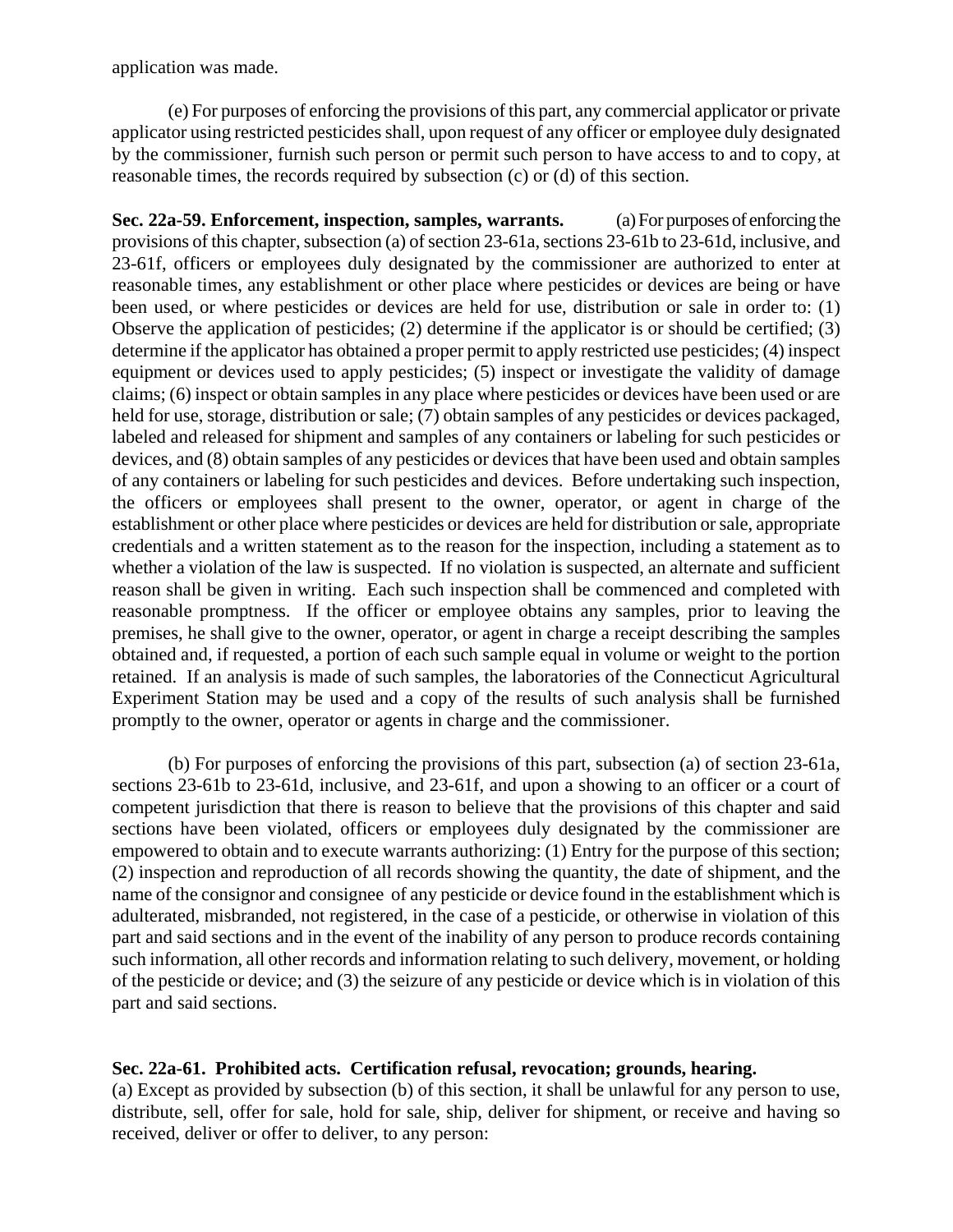(1) Any pesticide which is not registered pursuant to this part, except as provided by subsection (a) of section 22a-52;

(b) It shall be unlawful for any person:

(1) To detach, alter, deface, or destroy, in whole or in part, any labeling required under FIFRA;

(2) To refuse to keep any records required pursuant to section 22a-58, or to refuse to allow the inspection of any records or establishment pursuant to sections 22a-58 and 22a-59, or to refuse to allow an officer or employee of the Department of Environmental Protection to take a sample of any pesticide pursuant to section 22a-59;

(6) To make available for use, or to use, any registered pesticide classified for restricted use or permit use for some or all purposes other than in accordance with section 22a-50 and any regulations adopted thereunder;

(7) To use any registered pesticide in a manner inconsistent with restrictions prescribed under this part, subsection (a) of section 23-61a, section 23-61b or inconsistent with labeling;

(8) To use any pesticide which is under an experimental use permit contrary to the provisions of the permit;

(14) To knowingly falsify all or part of any application for registration, application for experimental use permit, any records required to be maintained pursuant to section 22a-58, any report filed under this part, or any information marked as confidential and submitted to the commissioner under any provision of this part;

(d) It shall be unlawful for any person not certified as a commercial applicator to advertise or to solicit to perform commercial application of pesticides.

(e) It shall be unlawful for any person possessing an operational certificate for commercial application to perform or to advertise or solicit to perform any activity requiring a supervisory certificate for commercial application.

(f) (1) The commissioner may refuse to grant applicator certification or renewal of certification and may revoke or suspend certification following a hearing in accordance with the provisions of chapter 54. Any violation of a section of this part or section 22a-66y or 22a-66z or a regulation adopted thereunder, applicable to certified applicators, shall be grounds for denial, suspension or revocation of certification. Grounds for denial, revocation or suspension shall include, but shall not be limited to the following: (A) Use of a pesticide in a manner inconsistent with the registered labeling or with state or federal restrictions on the use of such pesticide; (B) falsification of records required to be maintained pursuant to subsection (c) or (d) of section 22a-58, or refusal to keep and maintain such records; (C) applying pesticides generally known in the trade to be ineffective or improper for the intended use; (D) operating faulty or unsafe equipment; (E) applying a pesticide in a faulty, careless or negligent manner; (F) neglecting or refusing to comply with the provisions of this part, the rules or regulations adopted hereunder, or any lawful order of the commissioner; (G) using fraud or misrepresentation in making an application for or in renewing a permit or certification; (H) refusing or neglecting to comply with any limitations or restriction in a duly issued permit or certification; (I) aiding or abetting a certified or uncertified person to evade the provisions of this part, or conspiring with such a certified or uncertified person to evade the provisions of this part; (J) allowing one's permit or certification to be used by another person; (K)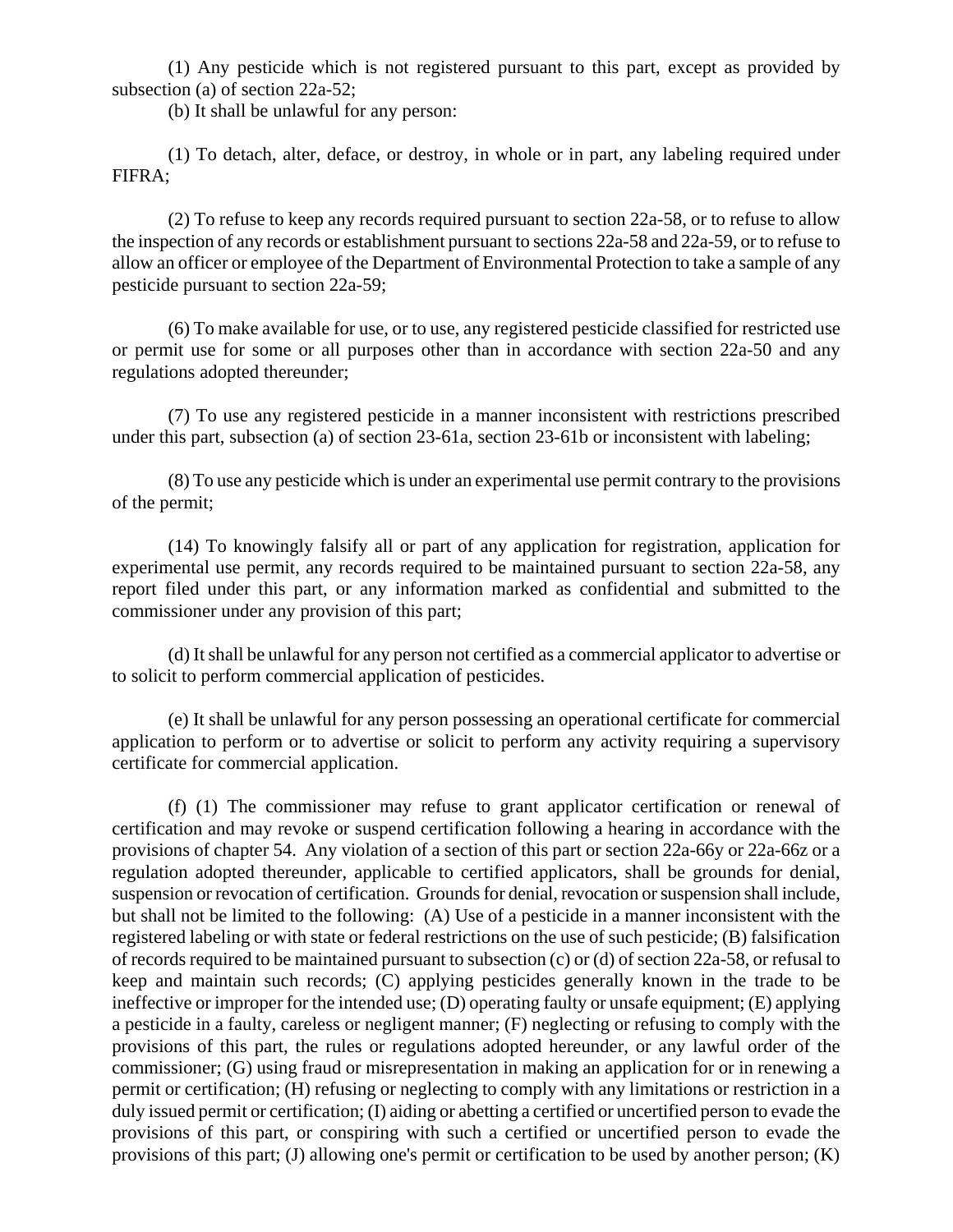making a false or misleading statement during an inspection or investigation concerning an infestation of pests, accident in applying a pesticide, misuse of a pesticide, or violation of a statute or regulation; (L) performing work, whether for compensation or not, in a category for which the applicator does not have certification, or (M) failure to submit records required to be maintained pursuant to subsection (c) of section 22a-58.

(2) The commissioner shall review an applicator's certification in the event that: (A) the applicator is convicted of a criminal violation of FIFRA; or (B) a final order is issued by the Environmental Protection Agency assessing a civil penalty against the applicator under FIFRA; or (C) the applicator's certification has been revoked in another state, and may institute a suspension or revocation hearing.

(3) Any certified applicator whose certification is suspended or revoked under the provisions of this part shall not be eligible to apply for a new certificate until such time has elapsed from the date of the order suspending or revoking said certificate as has been established by the commissioner.

**Sec. 22a-63. Penalties; fine, imprisonment. Agents.** (a) Any registrant, commercial applicator, uncertified person who performs or advertises or solicits to perform commercial application, wholesaler, dealer, retailer or other distributor who knowingly violates any provision of this chapter, subsection (a) of section 23-61a, or sections 23-61b to 23-61d, inclusive, shall be fined not more than five thousand dollars, or imprisoned for not more than one year or both.

(b) Any private applicator or other person, not included in subsection (a), who knowingly violates any provision of this chapter, subsection (a) of section 23-61a, or sections 23-61b to 23-61d, inclusive, shall be fined not more than one thousand dollars, or imprisoned for not more than thirty days or both.

(d) When construing and enforcing the provisions of this chapter, subsection (a) of section 23-61a, sections 23-61b to 23-61d, inclusive, and 23-61f, the action, omission or failure to act of any officer, agent or other person acting for or employed by any person shall in every case be also deemed to be the action, omission or failure to act of such person as well as that of the person employed.

(e) Any person who violates any provision of this chapter may be assessed a civil penalty of not more than two thousand five hundred dollars per day for each day such violation continues. The Attorney General, upon complaint of the commissioner, shall institute a civil action to recover such penalty in the Superior Court for the judicial district of Hartford-New Britain. All actions brought by the Attorney General shall have precedence in the order of trial as provided in section 52-191.

**Sec. 22a-66a. Notification of the application of pesticides. Registry. Regulations. Penalty**.(d) Notwithstanding the provisions of subsection (c) of this section, any person making an outdoor application of a restricted use pesticide on land which produces agricultural commodities shall post a sign notifying the public of such application (1) at each conspicuous point of entry and (2) at every one hundred and fifty feet of road frontage of treated property if the application is within one hundred yards of any public road. If the application is more than twenty-five feet from a public road, such person shall be exempt from the requirements of subdivision (2) of this subsection for up to five hundred square feet of an application. Any sign posted pursuant to this subsection may be posted on a seasonal basis from the date of first application until the reentry period established under FIFRA, as amended from time to time, has lapsed for the last pesticide used or may be placed on an application-specific basis from the date of application until the reentry period established under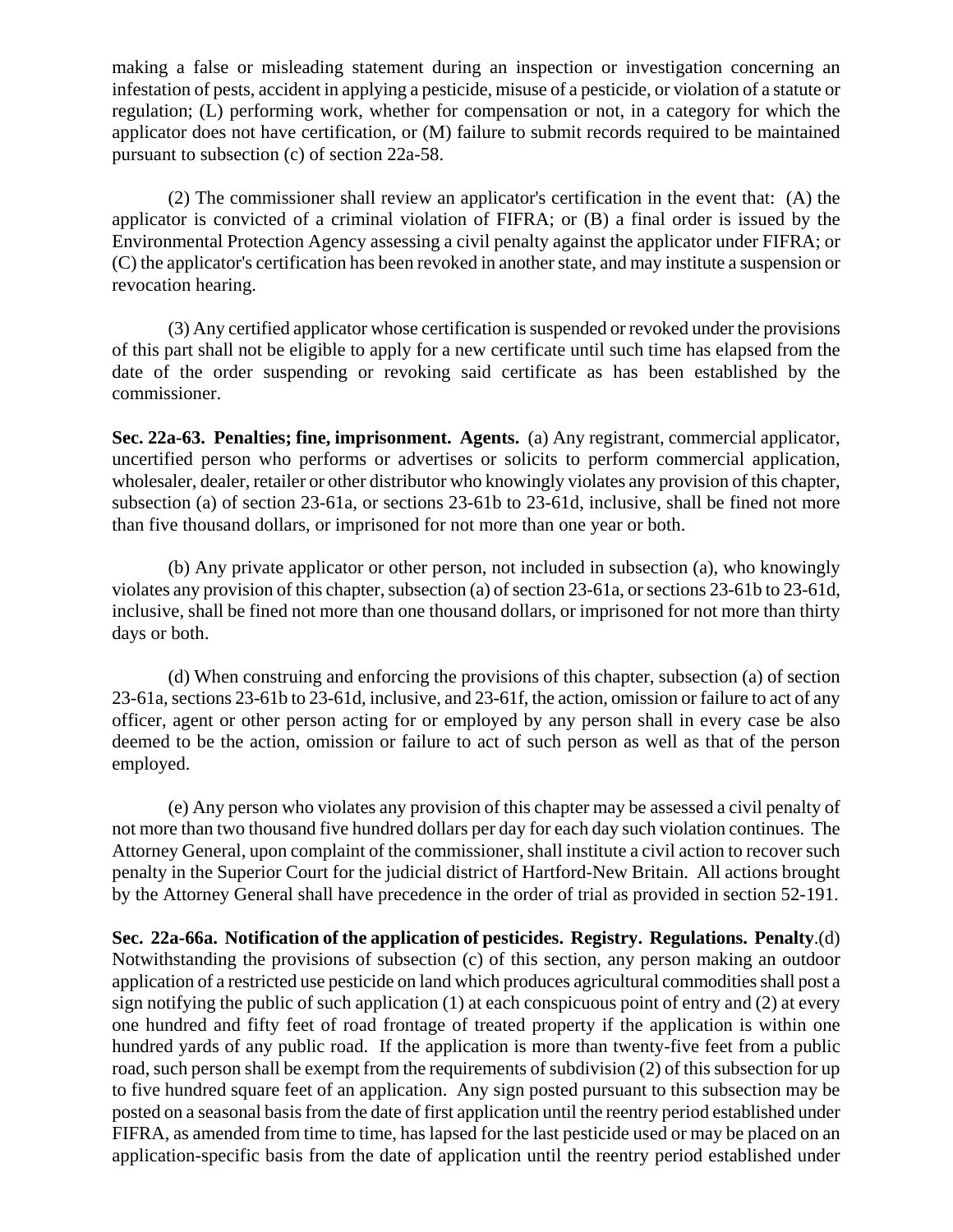FIFRA has lapsed for such application. Any such sign shall be maintained by the person making application in a readable manner provided such person shall not be responsible for acts of vandalism to such sign. Any sign posted pursuant to this subsection shall be not less than eight and one-half inches by eleven inches in size and shall be in form substantially as follows:

### **ATTENTION**

#### RESTRICTED USE PESTICIDES ARE IN USE

#### PLEASE AVOID THIS AREA

The use of these products is in compliance with state and federal law. This notice is required by section 22a-66a of the general statutes.

The word "ATTENTION" shall be in letters at least one and one-half inches high, the words "RESTRICTED USE PESTIDES ARE IN USE, PLEASE AVOID THIS AREA" shall be in letters at least three-fourths of an inch high and any other wording on the sign shall be one-quarter of an inch or smaller.

**Sec. 22a-66z. (Formerly Sec. 19-300u). Permits for use of pesticides in state waters.** The Commissioner of Environmental Protection may issue permits for the introduction of chemicals into the waters of the state for the control of aquatic vegetation, fish populations or other aquatic organisms. Application for said permit shall be on forms provided by the commissioner and shall be accompanied by a fee established by the commissioner by regulations adopted in accordance with the provisions of chapter 54 provided the fee shall not be less than ten dollars. No permit shall be issued without prior approval, if the proposed application of chemicals involves areas tributary to reservoirs, lakes, ponds or streams used for public water supply, by the Commissioner of Public Health. Each permittee shall be responsible for any and all damages resulting from the applications of any pesticide to control aquatic vegetation, fish populations or other organisms. The commissioner, acting with the Department of Public Health, may establish regulations governing the use of pesticides in the waters of the state, including the marine district. The provisions of this section shall not apply to normal, emergency or experimental operations of the Department of Environmental Protection, the Department of Public Health or public water supply utilities, except that chemicals may not be applied to waters used for water supply furnished to the public or tributary to such water supply without prior approval of the Department of Public Health. Enforcement officers of the Department of Environmental Protection and the Department of Public Health may enforce the provisions of this section.

**Sec. 22-11a. "Integrated pest management" defined.** As used in sections 22-11b, and 22- 84a,"integrated pest management" means a comprehensive strategy of pest control whose major objective is to maintain high crop quality with a minimum use of pesticides and includes, but is not limited to, the following methods: Pest trapping, crop scouting, pest resistant crop varieties, increased use of biological control, cultural controls, and judicious use of certain pesticides.

**Sec. 22-11b. Duties of the University of Connecticut Cooperative Extension Service re integrated pest management.**. (a) Within available appropriations, The University of Connecticut Cooperative Extension Service shall develop and implement (1) nonagricultural integrated pest management programs which shall include, but not be limited to, programs for trees, shrubs, turf and structural applications of integrated pest management techniques and (2) agricultural integrated pest management programs, including, but not limited to, programs for vegetables, fruit, forage crops and nurseries. Such programs may incorporate research developed by the Connecticut Agricultural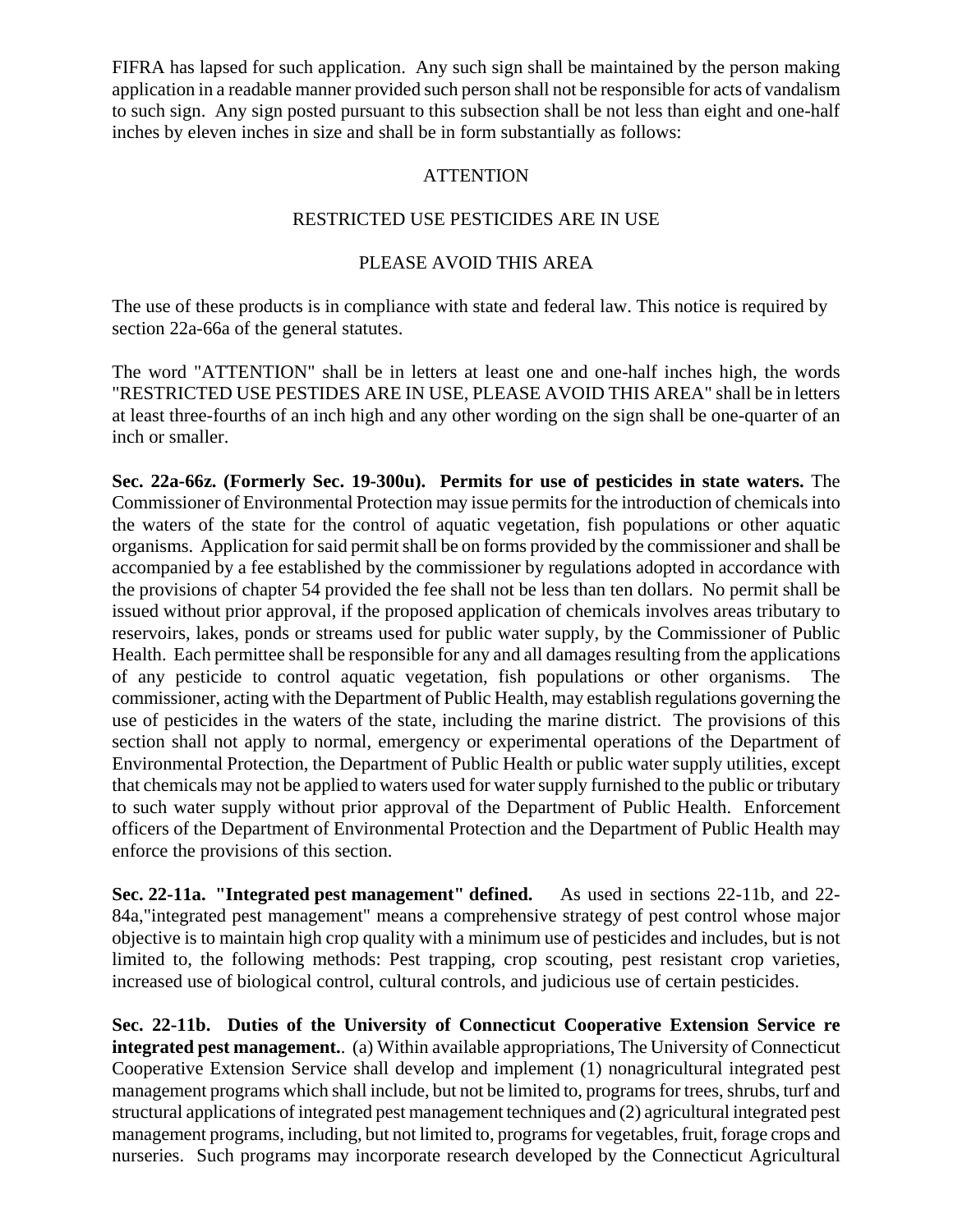Experiment Station pursuant to section 22-84a.

(b) Within available appropriations, The University of Connecticut Cooperative Extension Service, upon request of any state department, agency or institution, shall assist such department, agency or institution in determining the feasibility of integrated pest management and may provide technical assistance to such department, agency or institution in implementing integrated pest management.

(c) The University of Connecticut Cooperative Extension Service shall, on or before February first, annually, submit a report to the joint standing committee of the General Assembly having cognizance of matters relating to the environment on implementation of integrated pest management programs.

#### **Sec. 22-84a. Research consistent with goals of integrated pest management.**

The Connecticut Agricultural Experiment Station shall, in accordance with the provisions of this chapter, continue its research in the reduction of pesticide use, the improvement of crop quality and other projects that are consistent with the goals of integrated pest management and shall make its findings available to The University of Connecticut Cooperative Extension Service.

### **22a-471. Pollution of groundwaters. Orders to provide potable drinking water. Grants to municipalities. Hearing on order to abate. Appeal. Injunction. Forfeiture for violations. Orders to persons engaged in agriculture for contamination of groundwater by pesticides.**

(f) (1) Notwithstanding the provisions of subsection (a), if the commissioner determines that a person whose actions have caused or can reasonably be expected to cause pollution of the groundwaters by the application of a pesticide (A) has properly applied the pesticide or arranged for a pesticide application which was properly performed, (B) was engaged in agriculture at the time the pesticide was applied and used the pesticide solely in the production of agricultural commodities, (C) has agreed to implement the plans specified in subdivision (2) of this subsection, and (D) maintained the records of the application of the pesticide as required by section 22a-58 and the records and plan identified in section 22a-471a, the commissioner shall not issue an order under subsection (a) to the person engaged in agriculture, but may issue an order under said subsection (a) to another responsible person, including but not limited to the producer of the pesticide, requiring the short-term and long-term provision of potable drinking water in accordance with said subsection (a). The commissioner shall not issue an order under said subsection (a) to a person engaged in agriculture who did not maintain the records identified under section 22a-471a if said commissioner finds such records are not relevant to a determination of the party responsible for pollution of the groundwaters. If the commissioner is unable to determine the responsible person, he may issue such order to the municipality wherein groundwaters unusable for potable drinking water are located.

(2) If the commissioner determines that a person engaged in agriculture has caused or can reasonably be expected to cause pollution of the groundwaters by pesticides, he may cause such person to submit to the commissioner and, upon approval by the commissioner, implement a plan to minimize the potential for groundwater contamination from the storage, handling and disposal of pesticides at the locations where such person engaged in agriculture.

(3) For the purposes of this subsection, a pesticide is properly applied if at the time of the application the pesticide was licensed by or registered with the state and federal government and was applied in a manner consistent with (A) the labeling of the pesticide, as defined in section 22a-47, (B) applicable state and federal statutes and regulations at the time of the application, (C) any approvals or recommendations of the federal, state or local government, including any limitations, warnings or conditions of such approvals or recommendations, and (D) generally accepted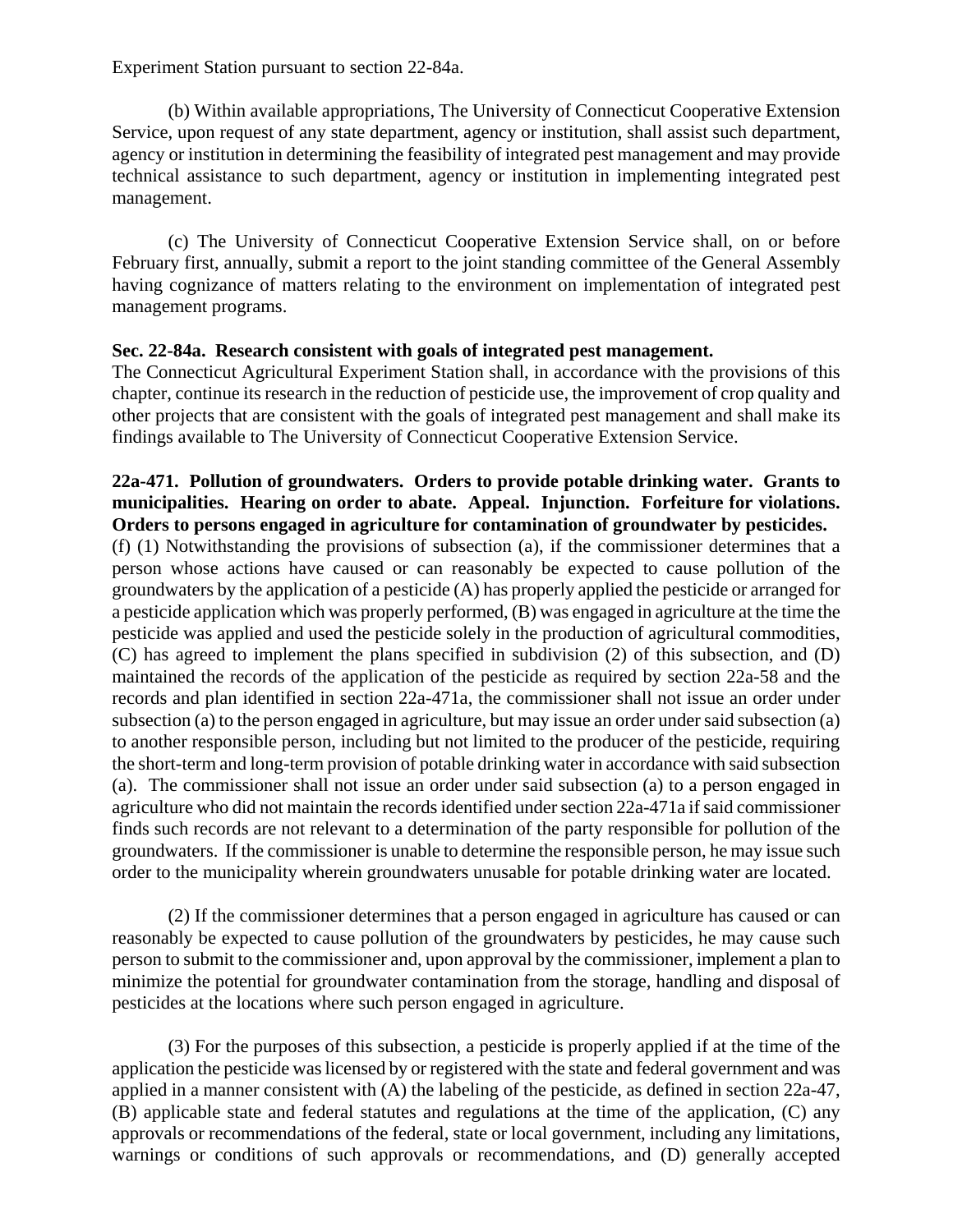agricultural management practices at the time of application, considering any special geological, hydrological or soil conditions of which the farmer was aware or reasonably should have been aware.

(4) Any municipality which receives an order pursuant to subdivision (1) of this subsection shall be eligible for a grant from the state in accordance with subparagraph (1) of subsection (b) of this section.

(5) The provisions of this subsection shall apply to pollution of the groundwaters by pesticides discovered on or after May 26, 1988. All orders issued pursuant to this section by the commissioner prior to May 26, 1988, shall remain in effect unless the orders are otherwise revoked, amended or modified by said commissioner.

(6) Nothing in this subsection, section 22a-471a or section 22a-471b shall affect or limit any right of action of an individual against any person engaged in agriculture for injury to person or property resulting from the use of a pesticide.

(7) For purposes of this subsection, "pesticide" shall have the same meaning as specified in section 22a-47.

**Sec. 22a-471a. Exemption from potable drinking water orders for persons engaged in agriculture.** (a) The provisions of subsection (f) of section 22a-471 shall apply to any person engaged in agriculture on May 26, 1988, who makes an application or arranges for the application of a general use or restricted use pesticide to agricultural or horticultural products or to the land provided such person (1) maintains the records specified in subsection (d) and (2) develops and implements by July 1, 1989, the plan specified in subsection (e).

(b) On or after July 1, 1989, the provisions of subsection (f) of section 22a-471 shall not apply to any person engaged in agriculture who (1) fails to maintain the records specified in subsection (d) or (2) has not developed and implemented the plan specified in subsection (e) when such records have been maintained for less than three years.

(c) The provisions of subsection (f) of section 22a-471 shall apply to any person beginning agricultural activities on or after July 1, 1989, who makes an application or arranges for the application of a general use or restricted use pesticide to agricultural or horticultural products or to the land provided such person (1) maintains the records specified in subsection (d) and (2) develops and implements the plan specified in subsection (e).

(d) The records required under subsection (a) shall include a record of the following information for each application of a general use or restricted use pesticide to an agricultural or horticultural product to the land: (1) The name of the applicator; (2) the kind and amount of the pesticide used; (3) the date and place of application; (4) the crop and amount of acreage treated; (5) the name of the manufacturer and the product registration number assigned by the United States Environmental Agency of each pesticide and (6) the invoice or purchase receipt of the pesticide. Such records shall be maintained by the person engaged in agriculture for not less than twenty years after the date of application.

(e) Any plan prepared under subsection (a) shall be appropriate for the agricultural activities conducted on the land and shall minimize the potential for groundwater contamination from pesticides. Such plan shall include provisions for integrated pest management, if available, proper amounts and rates of pesticide applications, calibration of equipment and timing and frequency of pesticide application. The plan shall be prepared and revised as necessary in accordance with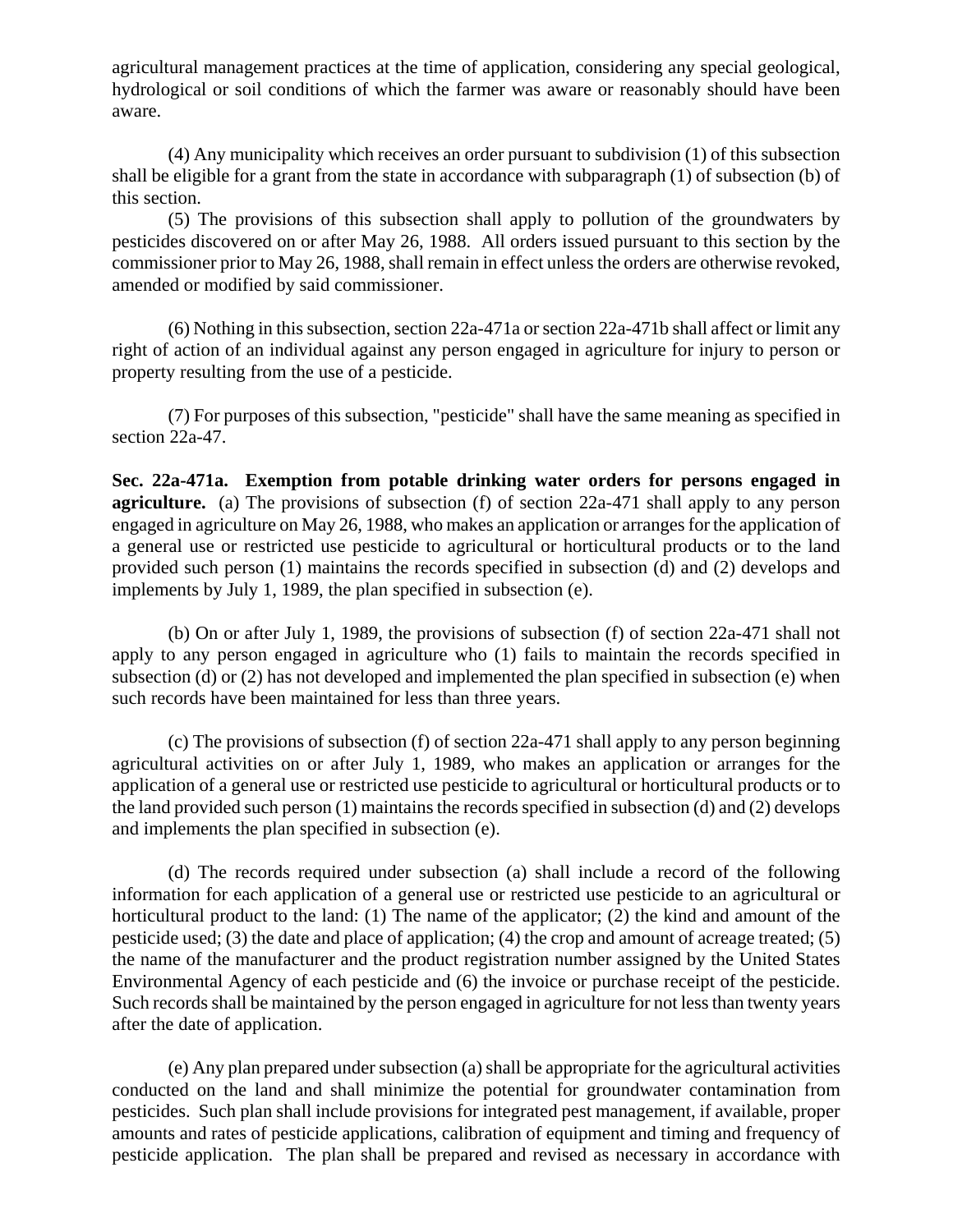guidelines issued or approved by the College of Agriculture and Natural Resources at the University of Connecticut.

**Sec. 22a-471b. "Person engaged in agriculture" defined.** As used in subsection (f) of section 22a-471 and section 22a-471a, "person engaged in agriculture" means a person operating a farm, as defined in subsection (q) of section 1-1, that produces agricultural products for sale from which annual gross sales of one thousand dollars or more from agricultural products were realized during each calendar year during which pesticides were applied to an agricultural or horticultural product or to the land.

## **Part II**

#### **Regulations of Connecticut State Agencies**

#### **Sec. 22a-50-1. Definitions**

(a) The definition of terms used in these regulations shall be consistent with the definitions in Section 22a-47, Connecticut General Statute.

 (b) The following terms not defined in Section 22a-47, Connecticut General Statutes, are defined as follows:

 (1) aquatic use - materials applied on or in water except in self contained artificial structures such as cooling towers and swimming pools.

 (2) bioaccumulation - the concentration of a substance in an organism which exceeds those concentrations found in the surrounding environment.

 (3) breakdown product \_ a chemical substance resulting from the transformation of a pesticide by physical, chemical, electromagnetic, or biological means.

(4) carcinogenesis - the generation of malignant tumors in animals.

 (5) Dermal LD50 - the amount of material, expressed as mg substance/kg test animal or ppm, placed on the skin that will kill 50% of the number of test animals.

 (6) food chains - the numerous pathways by which matter and energy are exchanged within an ecosystem.

 (7) inhalation LC50 - that concentration, expressed as mg substance/liter of air or ppm in the air, that would be lethal to 50% of the test population of animals within a specific time and under specified test conditions.

 (8) mutagenesis - the generation of genetic changes in animals or somatic changes in subsequent generations of animals.

 (9) oral LD50 - the amount of material expressed as mg substance/kg test animal or ppm absorbed through the digestive tract that will kill 50% of the number of test animals.

 (10) "Ready to Use" - a pesticide as sold to the user, registered and labeled for immediate application without further dilution.

 (11) synergism - cooperative action of two or more agents such that the joint effect is greater than the sum of the single effects taken independently.

 (12) teratogenesis - the generation of congenital defects in animals, which are ordinarily non-hereditable.

(13) use dilution - the material as diluted according to label directions for an application.

#### **Sec. 22a-54-2. Fees for certification of pesticide applicators.**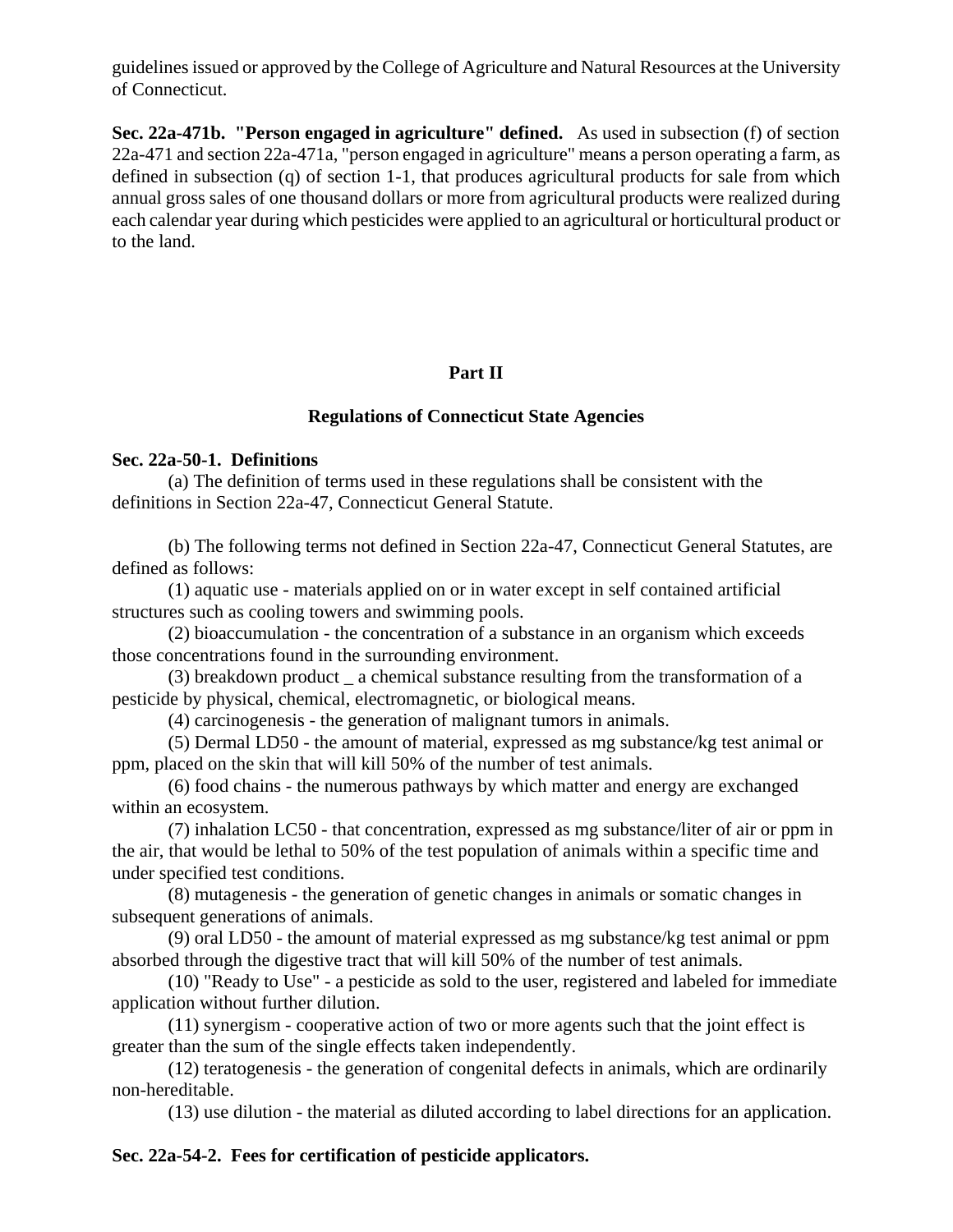(a) The following fees shall be charged for the examination and certification of pesticide applicators:

- (1) Commercial Applicator Supervisory
	- (A) examination fee: \$200.00
	- (B) re-certification examination fee for certificate holders: \$200.00
	- (C) certification fee: \$285.00 for five years. (fee set by statute in Section  $22a-54(f)$ ;)
- (2) Commercial Applicator Operator
	- (A) examination and certification fee: \$200.00 for five years. (fee set by statute in Section 22a-54(f);)
- (3) Private Applicator
	- (A) examination fee: \$200.00
	- (B) re-certification examination fee for certificate holders: \$200.00
	- (C) certification fee: \$100.00 for five years (fee set by statute in Section  $22a-54(f)$ :
- (4) Aircraft Applicator
	- (A) Examination fee: \$200.00
	- (B) Certification fee: \$50.00 for one year

(b) No fee shall be charged to any federal, state or municipal employee who applies pesticides as part of his or her duties as a governmental employee provided that any certificate for which a fee is not charged shall be automatically void if the holder leaves government employment.

#### **Sec. 22a-65-1. Discarding of pesticides and container.**

No person shall discard any pesticide or container therefor in such a manner as to cause pollution of any waterway or endanger plant and animal life or the public health and safety. The discarding of any pesticide into any public sewage disposal system is prohibited.

#### **Sec. 22a-66-1. Use of Pesticides. Definitions.**

(a) The definitions of terms used in sections 22a-66-1 to 22a-66-7, inclusive, of the Regulations of Connecticut State Agencies shall be consistent with the definitions in section 22a-47 of the Connecticut General Statutes.

(b) As used in sections 22a-66-1 to 22a-66-7, inclusive, of the Regulations of Connecticut State Agencies, the following terms not defined in section 22a-47 of the Connecticut General Statutes are defined as follows:

(1) "Borer control" means the control through the use of pesticides of insects whose larval life takes place within plant stems;

(2) "Termite control" means the extermination of termites within, beneath or closely adjacent to a structure and the prevention of future termite entry which is accomplished through the use of pesticides;

(3) "Electric service entrance" means that area of a structure where the electrical power supply enters and is subsequently distributed to other parts of the structure;

(4) "Pesticide distributor" means any person representing themself or a single firm, corporation, dealership or other entity engaged in the business of distributing, selling, offering for sale, or holding for sale to the ultimate user, any restricted-use or permit-use pesticide;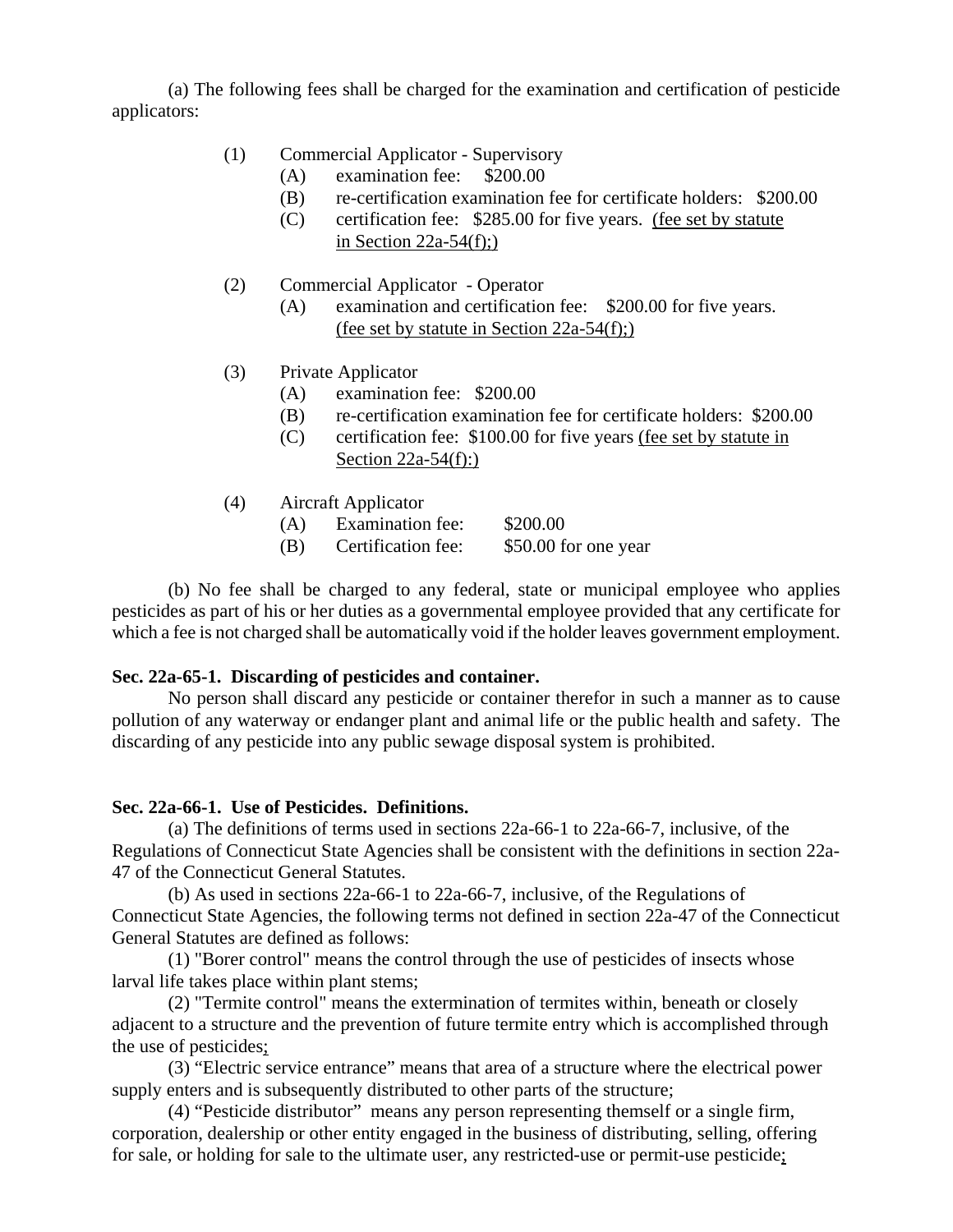(5) Place" means the street address, unit number (if applicable) and municipality at which a pesticide is to be applied;

(6) "Site" means the specific location at the place to which a pesticide is to be applied.; and

(7) "FIFRA" means the Federal Insecticide, Fungicide and Rodenticide Act, 7 USC 136, as amended from time to time.

#### **Sec. 22a-66-2. Control of registration and uses**.

(a) The following pesticides shall not be registered and their use shall be prohibited:

(1) Arsenic products except tricalcium arsenate for control of Poa annua, sodium arsenate for use in the treatment of lumber for protection against termites and decay-producing fungi, calcium acid methanearsonate (CMA), monosodium methanearsonate (MSMA), disodium methanearsonate (DSMA, MAA), ammonium methanearsonates and cacodylic acid and its sodium salt.

(2) Benzene hexachloride (BHC).

(3) Cadmium products.

(4) Dichloro diphenyl dichloroethane (DDD).

(5) Dichloro diphenyl trichloroethane (DDT).

(6) Dodecachlorooctahydro-1, 3, 4-metheno-1H-cyclobuta (cd) pentalene (Mirex)

(7) Lead products.

(8) Mercury products except inorganic mercury products for control of winter turf disease on golf courses, provided that no mercury products will be applied to land which is either: (i) (aa) within two hundred and fifty feet of high water of a potable water supply reservoir; (bb) within the areas along watercourses which are covered by any of the critical components of a stream belt; (cc) land with slopes fifteen per cent or greater without significant interception by wetlands, swales and natural depressions between the slopes and watercourses; (dd) within two hundred feet of groundwater wells; (ee) an identified direct recharge area or outcrop of aquifer now in use or available for future use, or (ff) an area with shallow depth to bedrock, twenty inches or less, or poorly drained or very poorly drained soils as defined by the United States soil conservation service that are contiguous to land described in subdivisions (cc) or (dd) of this subsection and that extend to the top of the slope above the receiving watercourse, or (ii) land which is either (aa) on a public drinking supply watershed which is not included in subsection (I) above or (bb) completely off a public drinking supply watershed and which is within one hundred and fifty feet of a distribution reservoir or a first-order stream tributary to a distribution reservoir.

(9) Phosphorous paste products.

(10) Selenium products.

(11) Terpene polychlorinates (65 or 66% chlorine) consisting of chlorinated camphene, pinene and related polychlorinates (Strobane).

(12) Thallium products.

(13) Toxaphene.

(b) The following pesticides shall be registered and used for the following purposes only:

(1) Aldrin for use as a termite control.

(2) Dieldrin for use as a termite control.

(3) Lindane for leafminer, bark beetle, powder post beetle, or borer control, or for prescribed use on humans by a physician licensed by the State of Connecticut, or for prescribed use on animals by a veterinarian licensed by the State of Connecticut.

(4) Endrin for use as a mouse control in commercial orchards.

(5) Sodium fluoride for use as a wood preservative.

(6) Strychnine for use as rat and mouse control.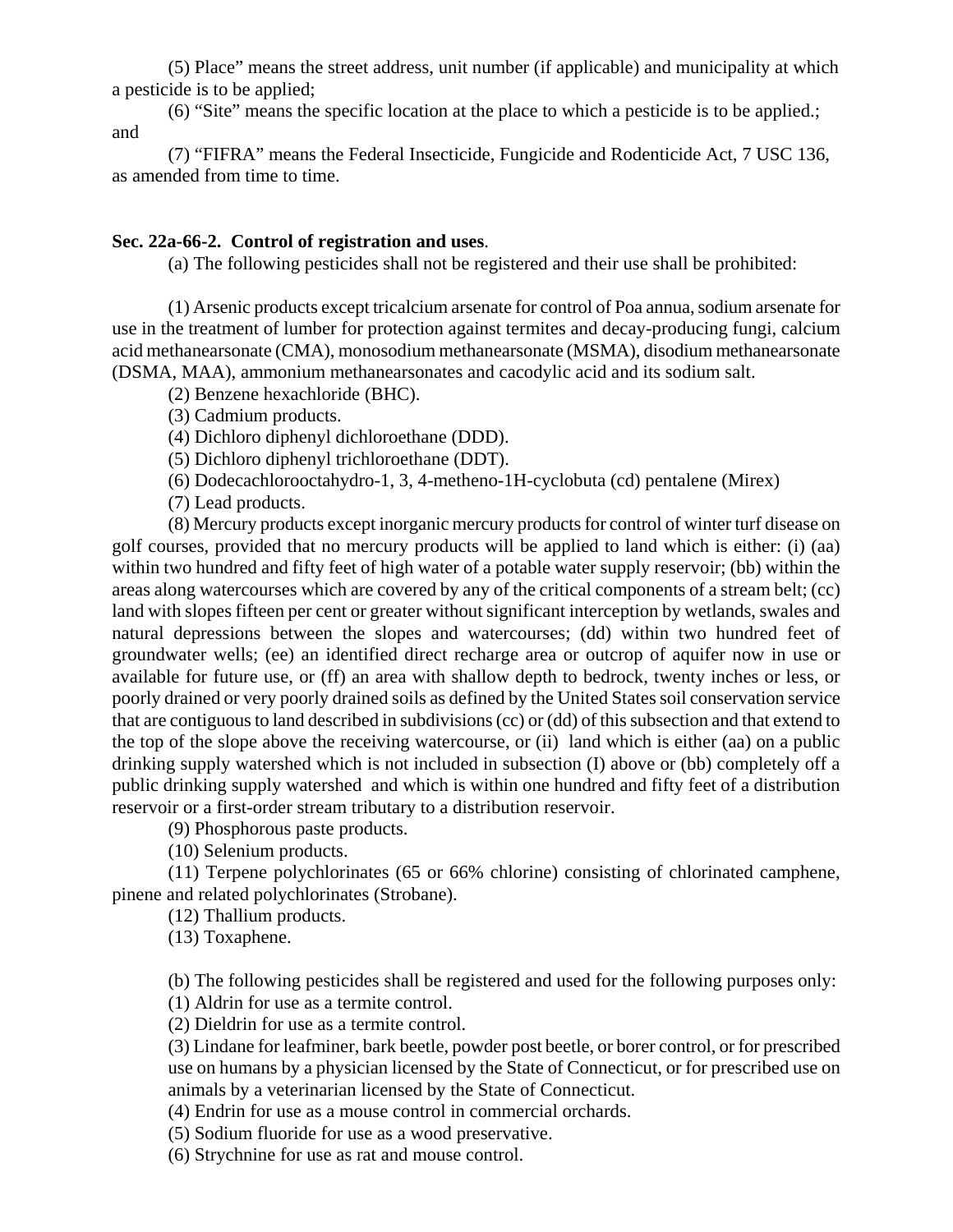(7) Heptachlor to control subterranean termites when the method involves soil. injection, trench application, or other soil incorporation method of application.

(c) The following pesticides shall not be registered or used for the following purposes:

(1) Any pesticide activated by thermal means, except pyrethrum, pyrethrins or pyrethroids, for indoor application, except indoor application for agricultural purposes;

(2) Captan on pets or other animals;

(3) Chlordane products.

(A) for indoor applications except by applicators licensed by the State of Connecticut;

(B) on pets or other animals except by veterinarians licensed by the State of Connecticut;

(C) for indoor or outdoor application by mistblowers and other mist generators or thermal foggers.

**Sec. 22a.-66-2b. The use of microencapsulated methyl parathion**. No person shall apply any microencapsulated methyl parathion except to control San Jose scale in orchards or, from January 1 through June 30, inclusive, to control first generation European corn borer on sweet corn. Prior to applying microencapsulated methyl parathion, the applicator shall ensure that the field or orchard being treated and any area subject to pesticide drift bordering thereon, is as free of flowering ground cover as possible by mowing, use of herbicide or by other techniques. It is recommended that microencapsulated methyl parathion not be applied when orchards or fields and areas subject to pesticide drift bordering thereon, contain more than five flowers per square yard.

## **Sec. 22a-66-3. Application of pesticides.**

(a) No person may use a federally restricted-use pesticide except under the supervision of a certified applicator.

(b) There shall be a check valve or anti-siphoning device on all hoses used to draw water from a water supply if a reversal of flow would cause any pesticide to enter into the hose. The discharge side of a pump shall not be connected to any water system.

(c) All filler hoses used as the intake in drawing water from water courses shall be covered except when in use, in order to prevent pesticide contamination.

(d) No water to be used in pesticide applications shall be drawn from any stream or pond leading to a potable water supply reservoir.

#### **Sec. 22a-66-5. Certification of applicators.**

(a) In the determination of competency required for certifying an operational commercial applicator who is not considered a certified applicator under FIFRA, the commissioner may require that an applicant meet a lower level of competency than is required of a certified supervisory commercial applicator.

(b) The commissioner shall not issue a pesticide certification to any person under 18 years of age.

(c) A certificate holder shall submit a request for a duplicate certificate to the commissioner in writing. The commissioner may charge two dollars to cover the cost of each duplicate certificate issued.

(d) The commissioner may issue two types of certification documents which may include the following information:

(1) Full size document: applicator's name, address, certification number, expiration date and categories of certification; or

(2) Wallet size document: applicator's name, certification number, expiration date, categories of certification, applicator's photograph and signature. The wallet size document shall be carried on the person of anyone who applies pesticides for hire when such person is acting in the capacity of a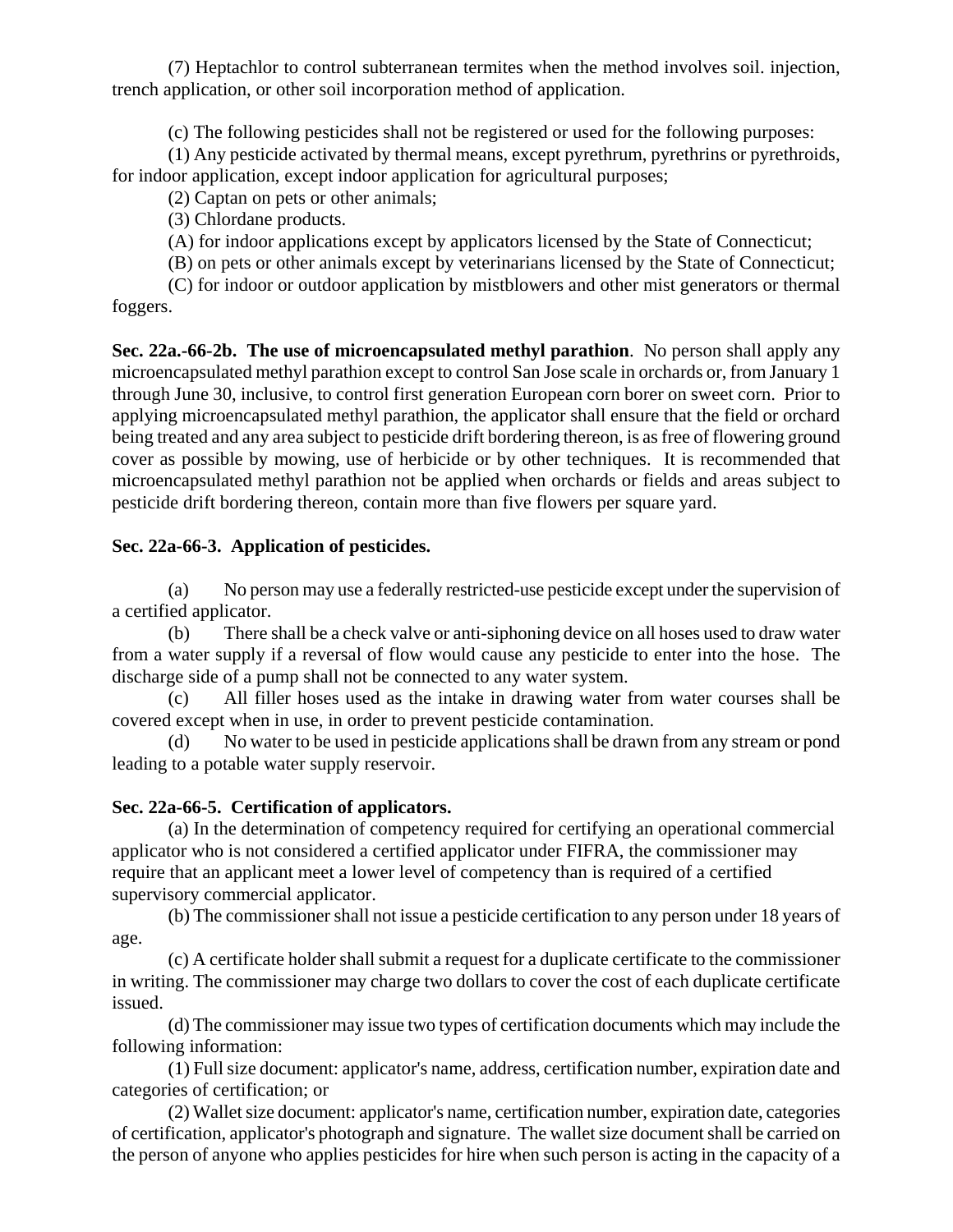supervisory commercial applicator.

(e) A certified applicator shall notify the commissioner of any change of address not later than 30 days after such change.

(f) A supervisory certificate shall be required for a commercial applicator who is responsible for deciding whether or not pesticides are to be employed, how they are to be employed, what pesticides are to be used, the dosages and timing involved in such pesticide use and the methods of application and precautions to be taken in the use of such pesticides. This includes, but is not limited to, any person who, upon inspection of stored products, crops, plants, bodies of water, or a building or other structure for pest damage, recommends or suggests treatment to control or alleviate pest damage.

(g) An operator's certificate shall be required for a commercial applicator who actively uses pesticides in other than a supervisory capacity including but not limited to:

(1) a person who applies, mixes or handles pesticides in other than completely closed containers;

(2) a person who comes in contact with pesticides through drift for more than brief periods; or

(3) a person who assists with the application of pesticides under the supervision of a holder of a supervisory certificate.

(h) There shall be two classes of operational certificates: junior operational certificate and senior operational certificate. The commissioner shall require an applicant in either class to take a written examination in order to determine the competency of the applicant. In order to obtain a senior operational certificate, the commissioner may require the applicant to take separate examinations for different categories of pesticide application. The senior operator shall be certified only in those categories in which the senior operator has passed such examination.

(i) (1) No commercial application of pesticides shall be made unless a person holding a valid supervisory certificate:

(A) is present at the time of application where such presence is required by the labeling; or

(B) where labeling does not require the presence of a certified supervisory applicator at the site of application, the certified supervisory applicator shall either be present at the time of application or provide written instruction to the certified operator. The written instructions may be delivered to the certified operator in electronic form. If the instructions are delivered in electronic form, they shall be made available in printed form or electronically transmitted to the commissioner or the commissioner's representative at the time of an inspection of the operator or the operator's business. The written instructions shall be in the possession of the certified operator at the time of application.

(2)(A) Written directions for use of a pesticide provided to a junior operator shall include the certified supervisor's name and certification number, the certified operator's name and certification number, the pest to be controlled, the pesticide to be used, directions for use of the pesticide, including but not limited to, the dilution rate of the pesticide to be used if other than a ready-to-use product and method of application, the place to be treated and the site or sites at the place that is to be treated. Site shall be specifically designated so it is clear which of the instructions on the pesticide label are to be followed. The written instructions may require further directions depending on the product label precautions and site specific treatment limitations.

(II) A junior operator may choose not to apply a pesticide if there are no pests present or if conditions present a potential increased risk of harm if pesticides are used.

(3)(A) Written instructions for use of a pesticide provided to a senior operator shall include the certified supervisor's name and certification number, the certified operator's name and certification number, place of application, and the directions for control of each pest expected to be encountered at the place. The directions for control of a pest shall include, but not be limited to, the pesticide or pesticides to be used, the dilution rate, if applicable, of the pesticide and method of application. A senior operator may maintain the directions for control of a pest as a reference for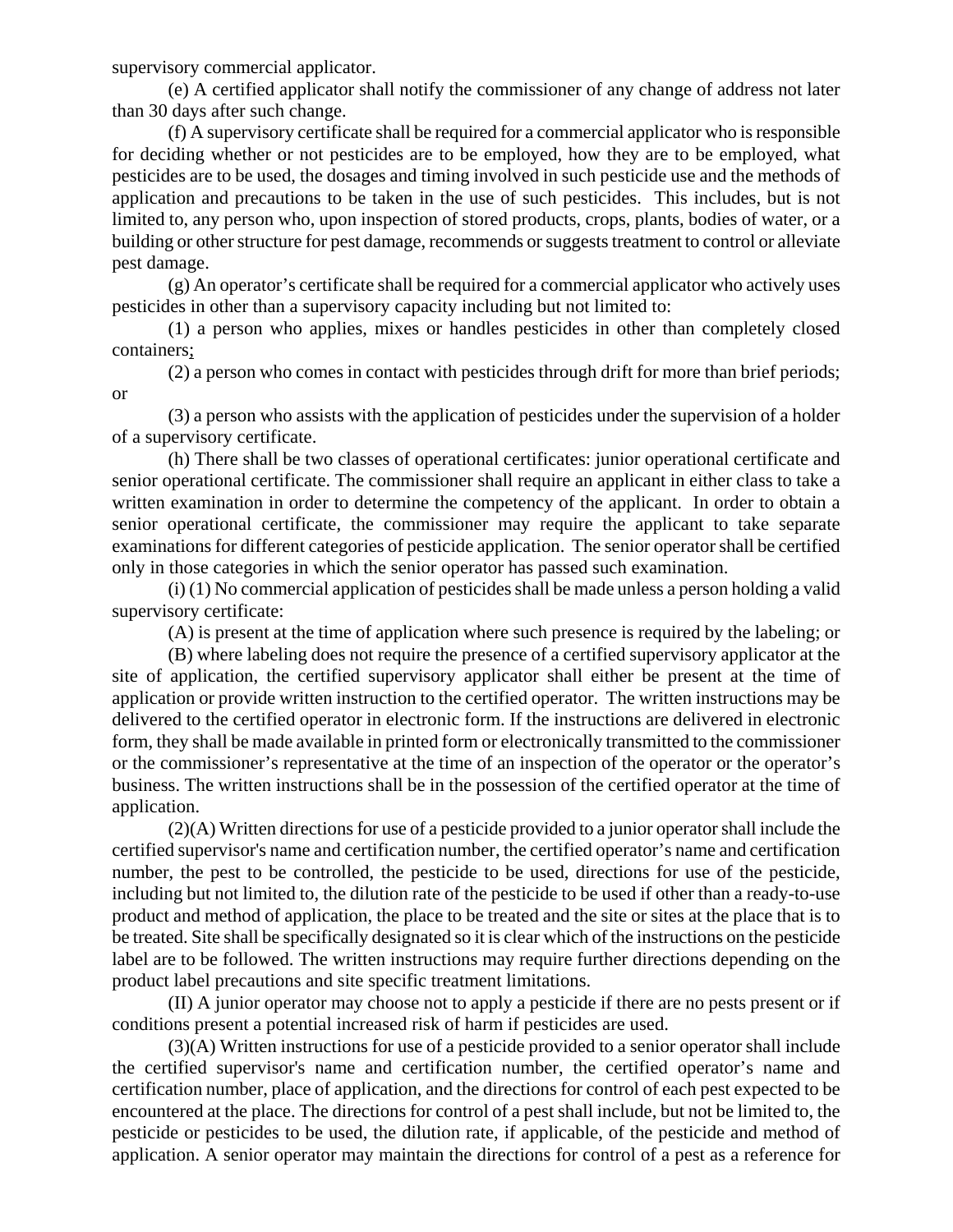future applications at multiple places.

(B) The written instructions provided to a senior operator shall be limited to the category of pesticide application in which the senior operator is certified.

(C) For the purposes of each pesticide application, a senior operator who is not certified to apply a particular category of pesticide shall be considered a junior operator.

(D) The senior operator may choose not to apply a pesticide if there are no pests present or if conditions present a potential increased risk of harm if pesticides are used.

(4) A certified supervisor shall be available to an operator when and if needed, and shall be able to be present at the site of pesticide application not later than two hours after being contacted by the operator.

(5) A commercial applicator shall retain the written instructions provided to the operator as part of the records described in section 22a-58(d) of the Connecticut General Statutes.

 $(j)(1)$  The commissioner may issue new certificates so that one-fifth of the certificates come due each year on the following schedule:

(A) Year one -

applicators whose last names start with letters  $A - C$ 

- (B) Year two applicators whose last names start with letters  $D - H$
- (C) Year three applicators whose last names start with letters I - M
- (D) Year four -

applicators whose last names start with letters  $N-S$ 

(E) Year five -

applicators whose last names start with letters  $T - Z$ 

(2) The commissioner may pro-rate the required fee in order to have the next renewal date fall due according to the schedule in subdivision (1) of this subsection.

#### **Sec. 22a-66-6. Permits**.

(b) All permit applications shall be made on forms furnished by the Commissioner and the applicant shall furnish all information required by the Commissioner.

 (c) A permit-use pesticide requires the permit holder to be physically present at the time the permit-use pesticide is applied.

## **Sec. 22a-66-7. Aircraft application**.

(a) Application for a permit to apply pesticides or fertilizers from the air shall be made on forms furnished by the Commissioner and the applicant shall furnish all information required by the Commissioner.

(b) No pesticide may be applied from the air to a tract of land less than 10 acres in size unless the tract of land to be treated is part of a larger parcel of land that is at least 10 acres in size. All aerial applications must have the prior inspection and approval required by Section 22a-54(e) of the General Statutes.

(c) No pesticidal dust may be applied within 100 feet of a public highway.

(e) No pesticide shall be applied from the air for agricultural purposes within 200 feet of a watercourse, pond or lake.

(f) Congested areas shall be considered those areas zoned 1/2 acre or less, or municipally or privately owned public parks, public playgrounds, and public swimming areas.

(g) (1) for the aerial application of pesticides and fertilizers other than Bacillus thuringensis (Bt), a written release is necessary from any landowner or resident whose property is under the spray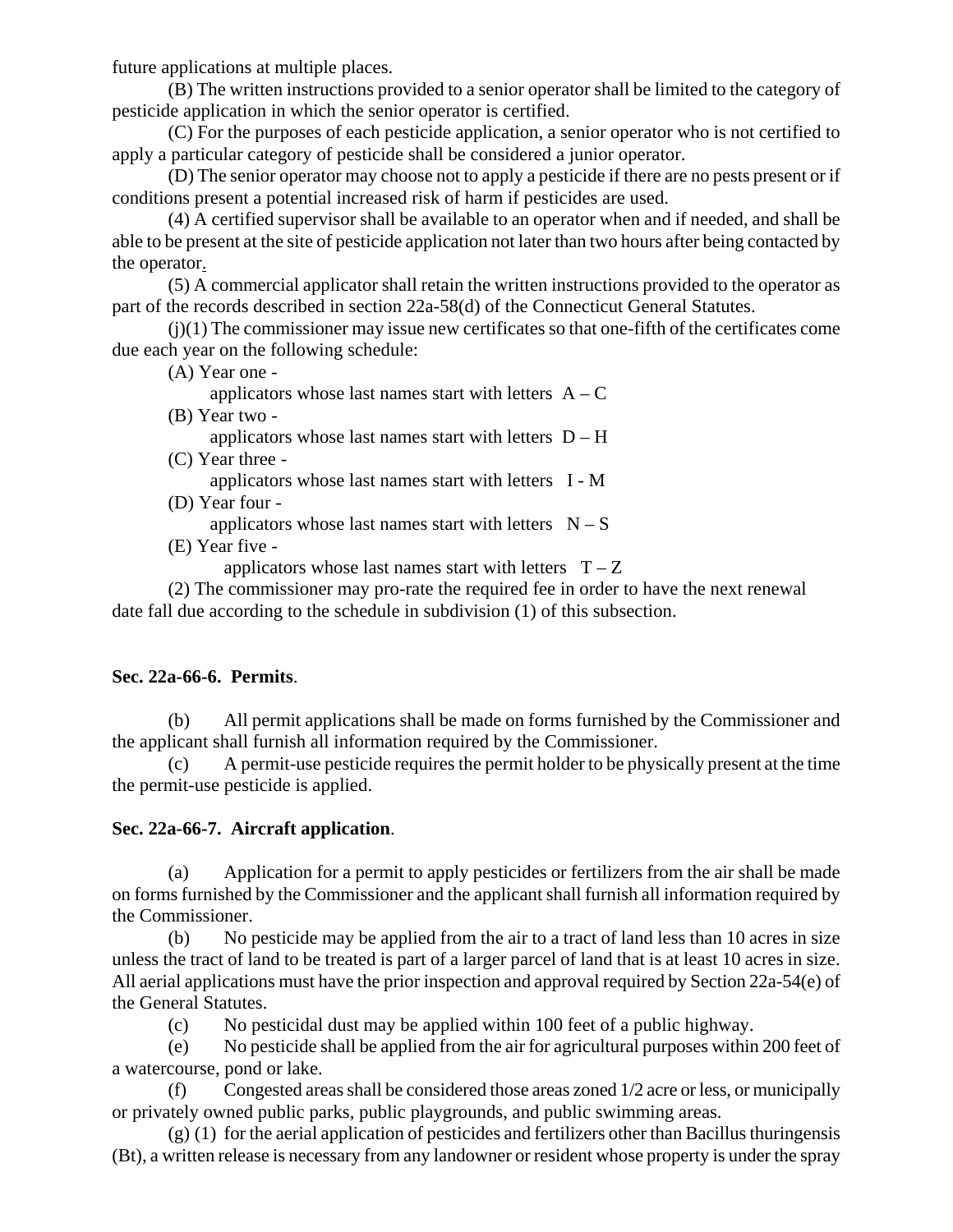pattern of the aerial application or subject to drift from such an application. The area subject to drift will be considered to be a minimum of 200 feet from the flight path of a helicopter and 300 feet from the flight path of a fixed-wing aircraft.

(2) (A) An applicant for a permit for aerial application of Bacillus thuringensis (Bt) must notify each landowner or resident whose property is under the spray pattern of an aerial application or subject to drift from such an application at least 31 days prior to the proposed date of spraying. The area subject to drift will be considered to be a minimum of 200 feet from the flight path of a helicopter and 300 feet from the flight path of a fixed-wing aircraft.

- (B) Such notice shall be in writing and shall state:
- (i) the proposed date or dates on which spraying is to occur;
- (ii) the name of the pesticide to be sprayed;
- (iii) the name of the permit applicant to be sprayed;
- (iv) the name of the applicator, if known;
- (v) in what manner, to whom and at what address the landowner or resident is to object to such spraying if he or she desires;
- (vi) the time limit within which he or she desires;
- (vii) that if no objection is made, the area will be sprayed.

(C) After receiving notice, a landowner or resident may waive his or her right to object by signing a written release. If all landowners or residents in any area waive their right to object, that area may be sprayed prior to expiration of the objection period, provided, however, that the information specified in subparagraph (E) is forwarded to the commissioner, and a permit is obtained.

(D) Bacillus thuringensis (Bt) shall not be applied from the air if a landowner or resident whose property is under the spray pattern or subject to drift from the application objects, in writing, to the permit application within 30 days of the date notification was received.

(E) At the end of the objection period, the permit applicant shall forward to the commissioner (i) all objections received; (ii) a list of those landowners or residents who have consented, those who have objected, and those who have not responded; and (iii) proof that all landowners or residents have received written notice. Acceptable proof may include receipts of certified mail delivery or signatures secured at time of delivery.

#### **Sec. 22a-66z-1. Application of chemicals to state waters**.

(a) No person shall introduce or cause to be introduced any chemical into the waters of the state for the control of aquatic vegetation, fish populations, or other aquatic organisms without a permit issued by the commissioner.

(b) A person applying for a permit, as required in subsection (a) of this section, shall submit an application to the commissioner on forms provided by the commissioner. Such forms shall include but need not be limited to the following information:

(1) Name and address of applicant;

(2) The type of area to be treated (i.e. tidal waters, pond, etc.);

(3) Whether the area to be treated is in a public water supply watershed;

(4) The name, if any, and size of the area to be treated;

(5) Owner(s) of the area to be treated;

- (6) Organisms to be controlled;
- (7) Species of fish present;

(8) Chemicals to be applied;

(9) Quantity of each chemical to be applied;

(10) Person who will treat the pond tidal waters etc.:

(11) Any other information deemed necessary by the commissioner; and

(12) Signature of the applicant or person responsible for the accuracy of the information in the permit application.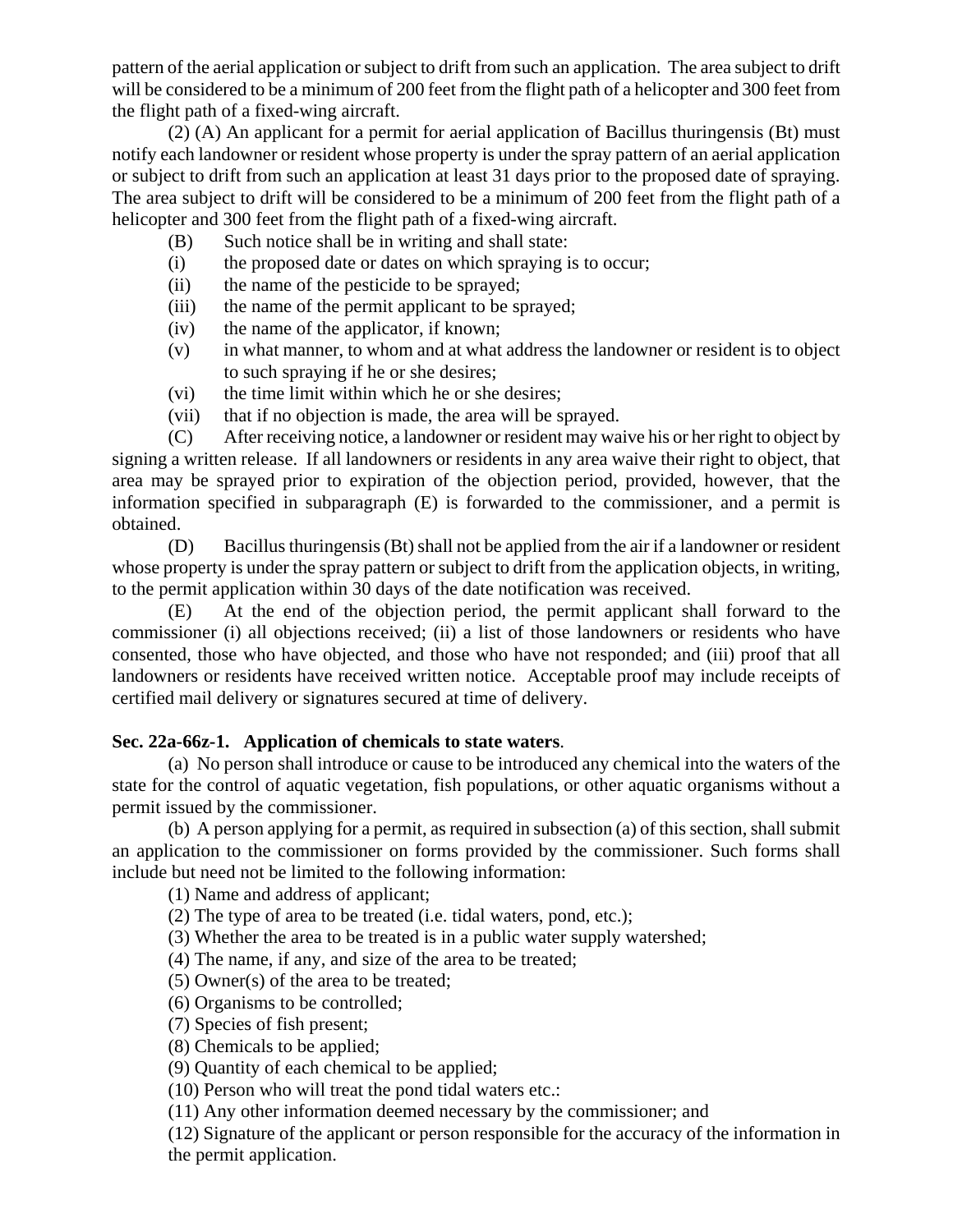(c) No person shall distribute, sell or offer for sale any pesticide for which a permit is required under this section unless the person receiving such pesticide has a valid permit issued under section 22a-66z of the Connecticut General Statutes by the commissioner for the introduction of chemicals to state waters to control aquatic organisms or a valid supervisory certificate for the category of application required by the permit-use pesticide.

(d) The pesticide distributor shall sign the permit at the time of sale or distribution and the permit shall remain in the possession of the permit holder. Once the permit is signed by the distributor, the permit shall no longer be valid for the purchase of any chemicals.

(e) The commissioner shall indicate the date of expiration on the permit. The expiration date shall not exceed three calendar years after the date of issuance. The permittee shall report the use of the pesticides allowed under each permit to the commissioner no later than January 31 of the year following application.

(f) An applicant shall submit a fee of \$200.00 per year with each application filed under this section. The commissioner shall consider an application submitted without the proper fee to be incomplete, and shall not process such application.

(g) An applicant shall make the payment of fees under this section by certified check, money order, or personal check payable to the Department of Energy and Environmental Protection.

(h) Fees paid under this section shall be nonrefundable.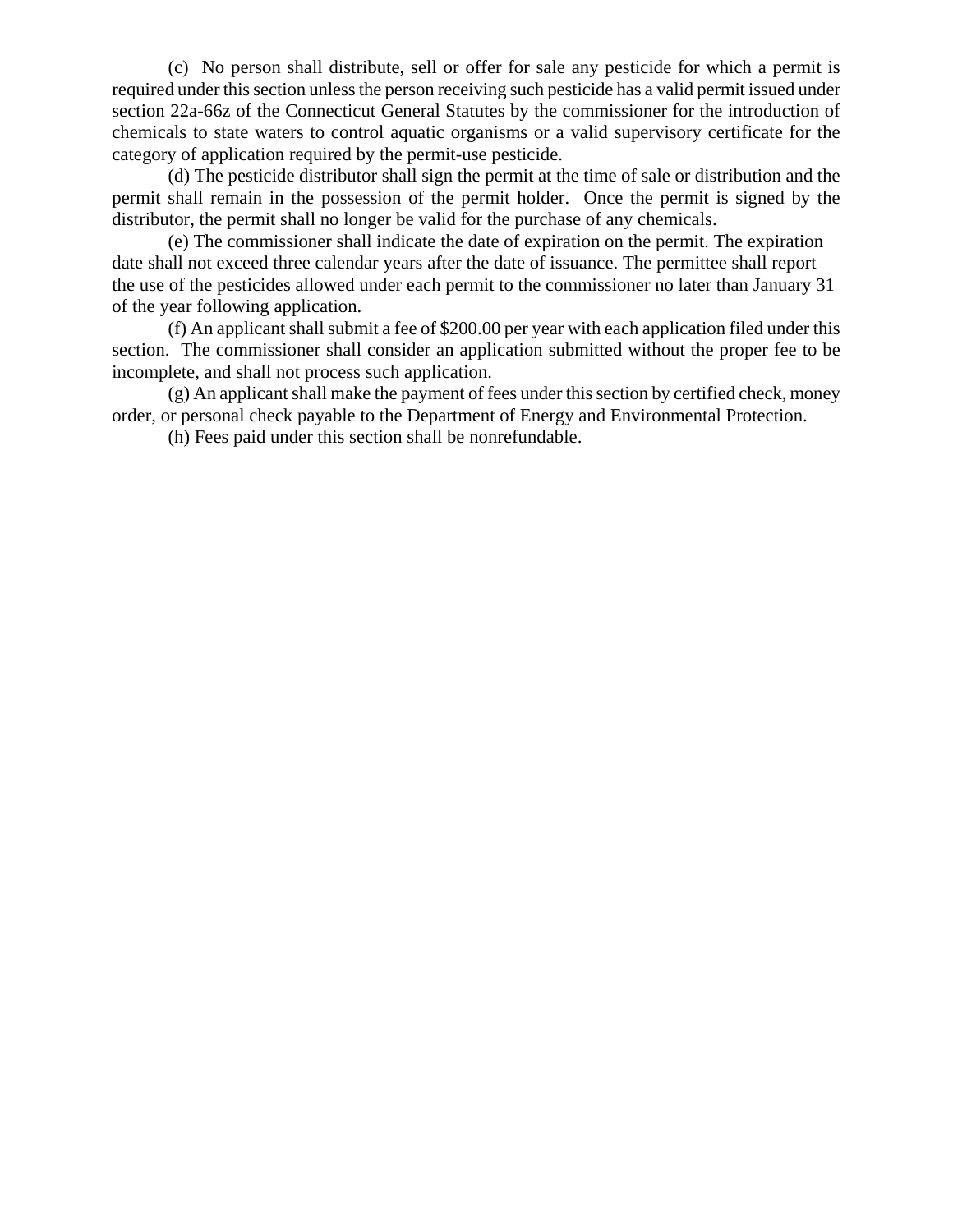## **Revisions of the Worker Protection Standard January 2002**

In April 1995, the Environmental Protection Agency announced five changes to the Worker Protection Standard **(WPS)** for agricultural pesticides. These changes were in response to concerns raised by farm worker organizations that enhanced protections were needed for farm workers, as well as requests from a number of agricultural organizations and state regulatory agencies that exceptions to certain provisions of the 1992 **WPS** regulation were needed to add more flexibility and avoid significant losses. These five changes, discussed in further detail below, will: 1) modify the training requirements farmers must follow when hiring workers; 2) exempt certified crop advisors from the regulations; 3) provide an exception to the restricted entry interval **(REI)** for limited contact activities; 4) provide an exception to the **REI** from 12 hours to 4 hours for approximately 100 low risk pesticide active ingredients.

## **I. Training Requirements**

Beginning on January 1, 1996, employers must provide brief pesticide safety training information to untrained agricultural workers before they enter pesticide treated areas. Employers must also be able to verify compliance with this requirement. This requirement could be met by providing workers with written materials or by oral communication or other means. This pesticide safety information must consist of those components highlighted on the **WPS** safety poster and the advisory to workers that complete **WPS** Pesticide Safety Training will be provided within 5 days of entering a treated area. This differs from the original 1992 **WPS** which allowed a 15 day grace period for complete **WPS** worker training until October 1997.

The basic pesticide safety information must include the following concepts:

- Pesticide may be on or in plants, soil, irrigation water, or drifting from nearby applications.
- Prevent pesticides from entering your body by:
	- \*Following directions and/or signs about keeping out of treated or restricted areas
	- \*Washing before eating, drinking, using chewing gum or tobacco, or using the toilet
	- \*Wearing work clothing that protects the body from pesticide residues
	- \*Washing/showering with soap and water, shampoo hair and put on clean clothes after work \*Washing work clothes separately from other clothes before wearing them again
	- \*Washing immediately in the nearest clean water if pesticides are spilled or sprayed on the body and, as soon as possible, showering, shampooing, and changing into clean clothes.
- Further training will be provided within 5 days.

To clarify, effective January 1, 1996, on Day 1 of working in a treated area, an agricultural worker must receive basic pesticide training information outlined above. On Day 6, he must receive complete pesticide training as defined by the 1992 **WPS**. This training information is available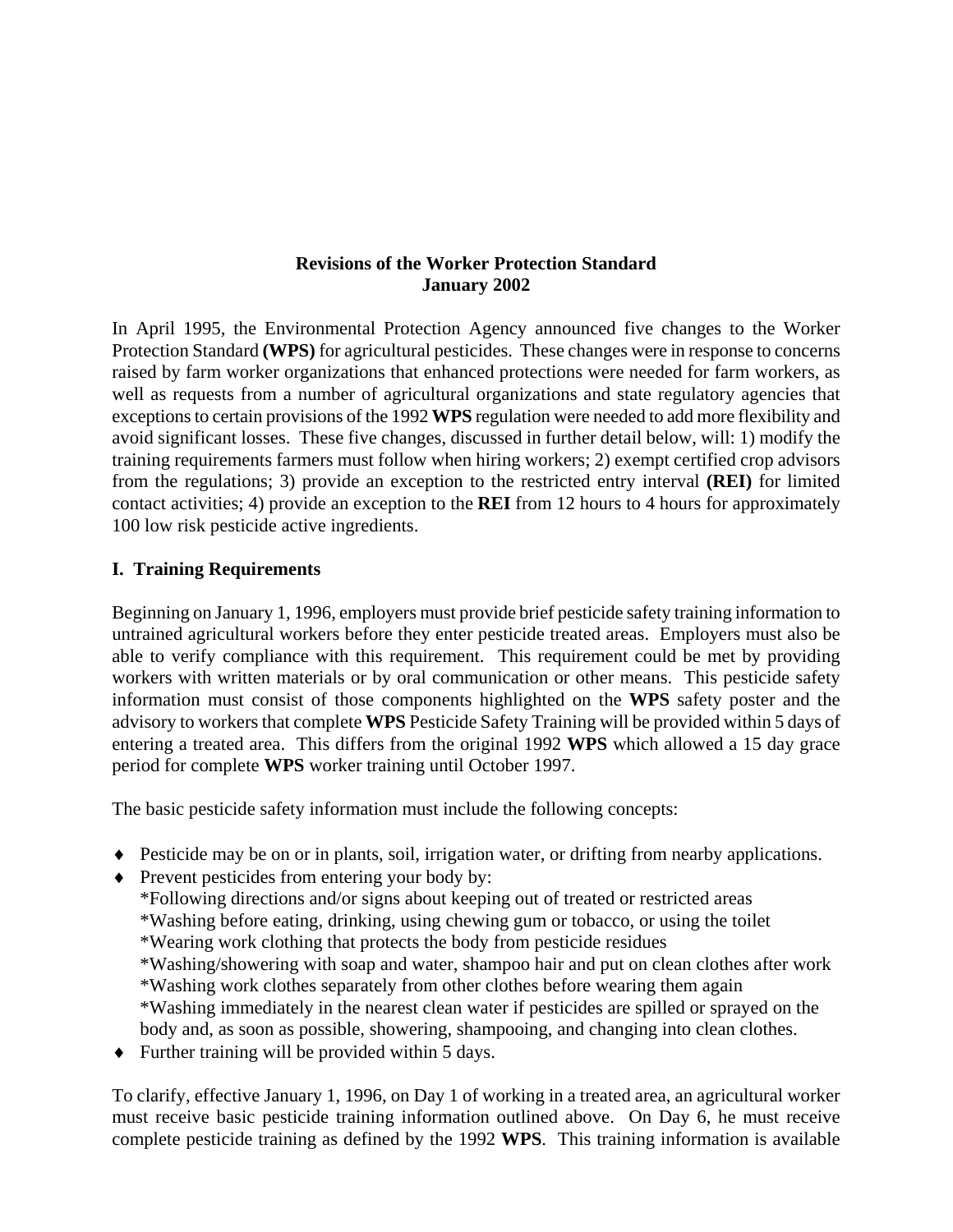through use of **EPA's** manual entitled, "Protect Yourself from Pesticides-A Guide for Agricultural Workers", or through use of various **EPA** approved video tapes. Once a worker receives complete **WPS** training, he will not be required to be retrained for a period of 5 years.

Nothing in this exception changes the WPS training requirements for agricultural pesticide **handlers.**

# **II. Exemption for Crop Advisors**

In April 1995, EPA established a temporary grace period, which exempted all persons performing crop advisor activities from compliance with WPS until May 1, 1996. This grace period was to allow crop advisors time to acquire certification or licensing. EPA took this action to further its goals of promoting widespread adoption of Integrated Pest Management (IPM) techniques since crop advisors play important roles in fostering IPM programs.

Effective **May 1, 1996** certified or licensed crop advisors and persons under their direct supervision are exempt from WPS provisions, except for WPS pesticide safety training. Certified or licensed crop advisors may substitute pesticide safety training received during a Federal or state approved certification or licensing program if the training is at least equivalent to the WPS training. Through this action, EPA is exempting knowledgeable and experienced crop advisors, and persons under their direct supervision, from the PPE, knowledge of labeling and site specific information, decontamination, and emergency assistance requirements of WPS **after pesticide applications are completed and only when performing crop advisors tasks.** Certified or licensed crop advisors are responsible for conveying to those individuals which they supervise: the appropriate personal protective equipment and decontamination supplies; the active ingredient of pesticide applied in treated area; method and time of application; REI; which tasks to undertake; and how to contact the crop advisor.

This exemption does not extend to workers and handlers employed by a grower who performs activities such as scouting or pesticide dispersion monitoring unless those workers and handlers are also certified crop advisors. Anyone performing crop advisor tasks after May 1, 1996 who has not acquired crop advisor certification or licensing must be afforded the same protections as pesticide handlers. (For specific requirements, please refer to pages 95-98 in the How to Comply manual.

# **III. Exception for Limited Contact Activities**

Under the WPS, each pesticide label specifies a restricted entry level (REI), usually ranging from 12 to 72 hours. The 1992 WPS limited worker early entry activity in treated areas under an REI to 1 hour in a 24 hour period. EPA received petitions from a coalition of agricultural organizations on this issue and, in April 1995, granted an exception to the WPS that would allow, under specified conditions, workers to enter pesticide treated areas during an REI to perform limited contact tasks that could not be foreseen and which, if delayed until the expiration of the REI, would cause significant economic loss. Some examples of limited contact tasks that qualify for the exception includes: the operation and repair of weather monitoring and frost protection equipment; the repair of greenhouse heating, air conditioning and ventilation equipment; the repair of non-application field equipment; the maintenance and moving of beehives. Some examples of hand labor activities and other tasks which would not qualify for this exception include: harvesting; thinning; weeding; topping; planting; sucker removal; packing produce into containers in the field; operating, moving or repairing irrigation equipment; and performing the task of a crop advisor.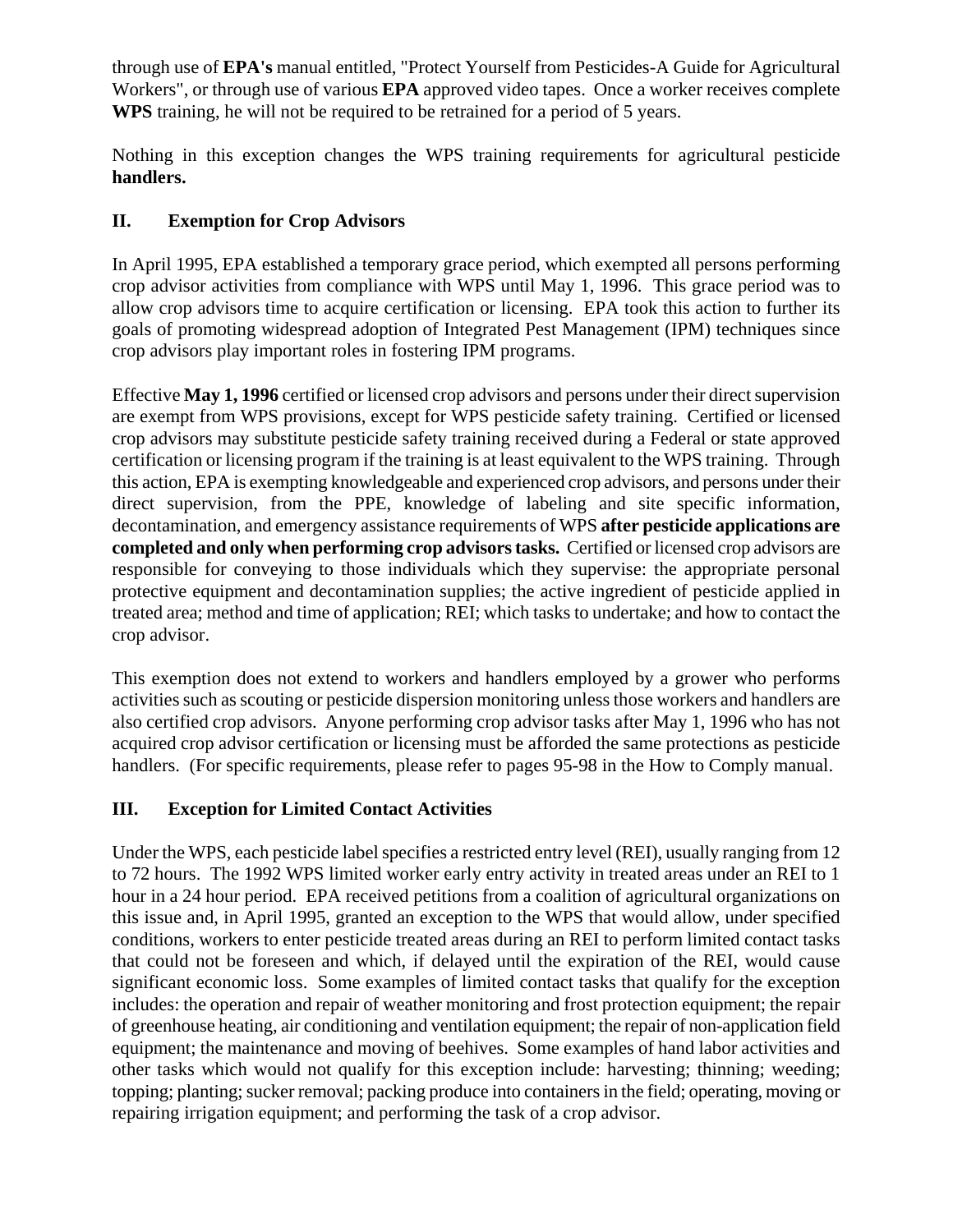This new exception will increase the time workers will be able to remain in treated areas under an REI for early activities from one hour to 8 hours within a 24 hour period providing the following conditions are met:

1) The worker's contact with treated surfaces is minimal and is limited to the feet, lower legs, hands and forearms.

2) The pesticide product does not have a statement in the labeling requiring workers to be notified both orally and by posting;

3) Personal protective equipment for early entry is provided to the worker and must either conform with the label requirements or include at least coveralls, chemical resistant gloves, socks, chemical resistant footwear, and eyewear (if eyewear is required by the product labeling);

4) No hand labor activity (such as hoeing, picking, pruning, etc.) is performed;

5) The workers do not enter the area during the first 4 hours, and until applicable ventilation criteria have been met, and until any label specific inhalation exposure level has been reached;

6) Before workers enter a treated area under an REI, the agricultural employer shall give them oral or written notification of the specifics of the exception to early entry in a language the workers understand.

NOTE: Since this exception allows tasks to be performed during the REI, all persons engaged in the tasks under this exception must be trained prior to performing the tasks, in accordance with WPS.

# **IV. Exception for Irrigation Activities**

In **April 1995,** EPA completed an exception to the WPS that would allow under specified conditions, workers to enter pesticide treated areas during a REI to perform irrigation tasks related to operating, moving or repairing irrigation or watering equipment. This exception extends the time a trained worker may remain in a pesticide treated area to perform irrigation tasks from one hour to 8 hours within a 24 hour period.

The terms of this exception further require that the need for the task could not have been foreseen and cannot be delayed until after the expiration of the REI. A task that cannot be delayed is one that, if not performed before the REI expires, would cause significant economic loss, and there are no alternative practices, which would prevent significant loss. (Discussions are currently underway with EPA to address watering needs in the greenhouse setting. At present, **this exception does not apply to routine watering needs in a greenhouse** since the need is not viewed as one that could not have been foreseen)

In addition to the above criteria, the terms of the exception for irrigation activities requires compliance with Items 1 through 6 listed above for the limited contact exception.

# **V. Reduced Restricted Entry Intervals for Low Risk Pesticides**

The 1992 WPS established an interim minimum REI of 12 hours for all end use pesticide products for agricultural uses. Since 1992, numerous registrants and pesticide users have asked EPA to consider reducing the minimum 12 hour REI for lower toxicity products that they believe do not need a 12 hour REI to protect workers. EPA has determined that the reduction of the REI for